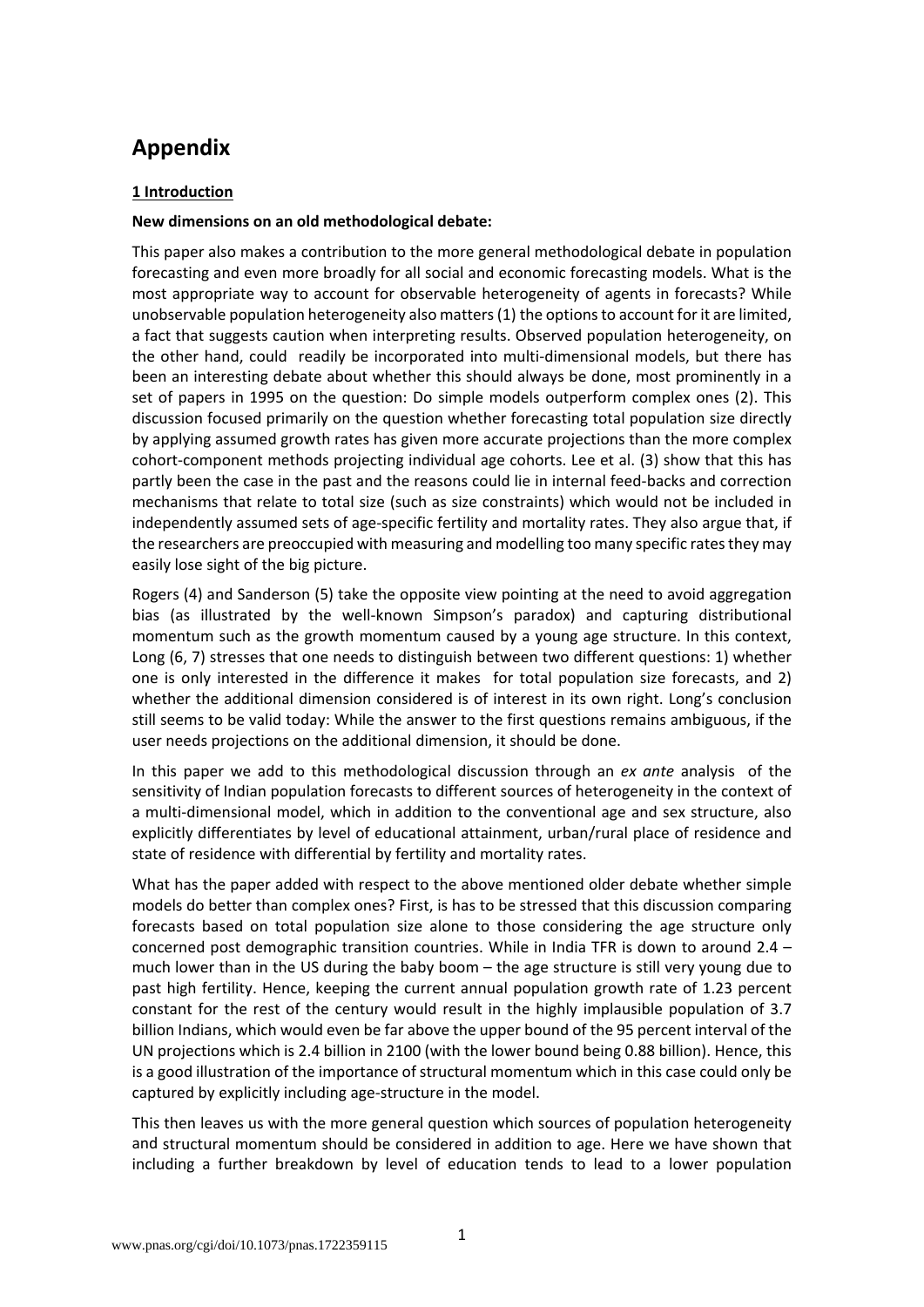trajectory because in virtually all populations younger cohorts are better educated than older ones and higher education of women is associated with lower fertility. In the case of strong regional differences in fertility on the other hand, explicitly including this heterogeneity in the model will lead to higher population growth because over time the high fertility regions will grow more rapidly and the higher rates will be applied to an ever-increasing proportion of the total population. These sobering findings show that much more attention needs be given to heterogeneity within national populations by forecasting agencies because there is the danger of distorted results. But no universally valid recommendation can be derived as to what sources of heterogeneity should be endogenized. We tend to go with John Long's (6) pragmatic suggestion to include those dimensions that are informative for the users and for which an empirical basis exists. While age and sex are explicitly included by most producers of population forecasts, we have concluded that education should also be routinely included because it has well established implications for fertility and mortality (8, 9), all methods and data are readily available and the future educational attainment distributions are of great interest in their own right as indicators of a country's future human capital and development potential (10, 11).

We illustrate here the technical and methodological details of how we developed the multidimensional population projection model (and an R‐package) and various demographic scenarios for India's population, disaggregated by different combinations of the following five dimensions: age, sex, educational attainment, rural/urban residence, and by 35 states.

## **2 Data and Methods**

As a first step, we acquired data from the website of the Office of Registrar General of India (ORGI):

- Population distributions by age, sex, and educational attainment (Census 2001, 2011).
- Age‐specific fertility rate (ASFR) by educational attainment and rural and urban regions, and for 20 larger states 1999-2013 (SRS)<sup>1</sup>. Recently, the ASFR by rural and urban regions for the remaining 15 smaller states and union territories (UT) were published.
- Life expectancy by rural and urban regions and for 17 larger states $2 2010 2013$  (SRS). The Crude Death Rate (CDR) is used for proxy states.
- Internal migration between rural and urban regions of states/UT (Census 2001, data not yet released from 2011).

These data were first processed to produce distributions and estimates consistent with our age and education categories. We defined six levels of educational attainment, namely: "no education", "some primary", "completed primary", "completed lower secondary", "completed upper secondary" and "completed post-secondary". The population was disaggregated in fiveyearly age groups with '100+' as the last age group.

The definition of urban type residence is according to the Census 2011 and was based on population size (>5000 inhabitants), population density (400 inhabitants per km<sup>2</sup>), and proportion of males working in non‐agricultural sector as main occupation (>75%). Local administrative units that fulfill these criteria should be classified as "Census Town" (CT). Deviations from this rule are possible, but in general this would mean that villages exceeding these thresholds would be automatically reclassified from rural to urban areas. Additionally, the

<sup>&</sup>lt;sup>1</sup> Missing states/UT in SRS's fertility data: Andaman & Nicobar Islands, Arunachal Pradesh, Chandigarh, Dadra & Nagar Haveli, Daman & Diu, Goa, Lakshadweep, Manipur, Meghalaya, Mizoram, Nagaland, Puducherry, Sikkim, Tripura, and Uttarakhand.

<sup>&</sup>lt;sup>2</sup> Missing states/UT in SRS's life tables: in addition to 15 missing in SRS's fertility data Delhi, Chhattisgarh, and Jharkhand.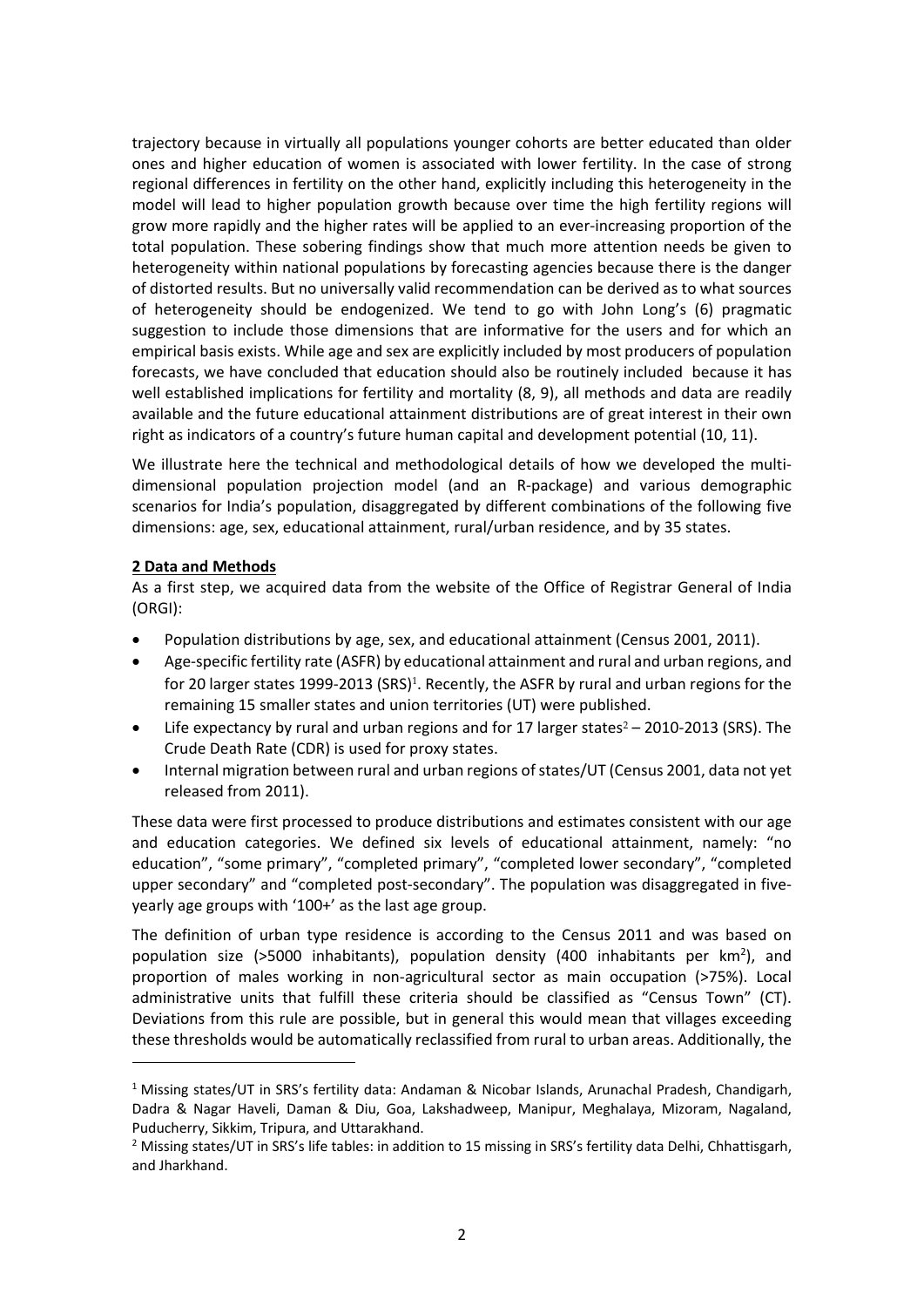urban definition identifies administrative urban regions that are known as "Statutory Town" (ST). (See details in Section 2.4, 12)

## **2.1 Fertility**

## *2.1.1 A fertility pathway for India*

The demographic transition theory conceptualizes how fertility declines from a very high level ( $2$  children per women) to a low value ( $2$  children per woman). India is currently moving towards the end of the demographic transition, with a TFR of 2.32 children per woman in 2013 (13).

We expect further decline in the fertility level of India. The United Nations Population Division (14) expects that fertility will decline below 2.0 by 2035‐2040 (with 2.48 estimated for 2010‐ 2015). The speed of decline seems to slow down with less than half a child in the next 25 years, however, the result is based on an extrapolation of India's rate of decline in the past, along with the experience of other countries that have gone through similar levels (i.e., TFR of 2.5 or so) in the past. The question is whether this speed assumed by UN is reasonable or is it too slow?

Projections done by the Wittgenstein Centre for Demography and Global Human Capital (IIASA, VID/ÖAW, WU) (WIC) have similar expectations for the future that starts with a bit higher TFR value (2.54) in 2010‐2015 and goes to less than 2.0 by 2035‐2040. (9, 15) India's own earlier projection of TFR, conducted based on Census 2001 data (16), predicts fertility will decline to 2.52 by 2011-2016, starting with 3.13 in 1996-2001, which is quite close to the WIC starting point for 2010‐2015 (derived from the UNPD 2010 revision).

However, the SRS indicates that the Indian fertility might have declined faster than anticipated in 2001 (16). What could have triggered this decline? Obvious guesses are increasing educational attainment of women, success of family planning policies (reached the mass-proliferation of 2 children ideal), urbanization, modernization (e.g., use of contraception), economic growth, etc. The projections by ORGI predict quite well the reported value in 2013. ORGI predicted that the fertility level of 2.0 would be reached during the period of 2021-2025, almost 15 years earlier than predicted by UN and WIC. Does this mean the projections done globally (*UN and WIC*) are wrong about the future expectations in India? What are they missing? It is possible that both have not considered spatial and population heterogeneity within India and relied on the extension of the national trend. Or maybe, Indian demographers (at *ORGI*) were overly optimistic about the spread of the low fertility ideals, especially in rural areas of Bihar and Uttar Pradesh with highest level of fertility. However, the level of fertility seen in Kerala, Tamil Nadu, West Bengal and many other states clearly shows the plausibility of fertility declining beyond 2 children per woman.

Due to high variability in the TFR level between the Indian states (spatial heterogeneity), instead of assuming overall Indian fertility and then deriving the state's fertility, a bottom up approach could have led to the expectation of faster decline. However, our preliminary results (not shown here) reveal that considering spatial heterogeneity leads to slower decline in TFR than when projected at the national level, due to the weighting effect of large population size in under‐ developed regions in India (e.g., Uttar Pradesh and Bihar). Most of the spatial heterogeneity, however, can be explained by different composition of the population such as education level, place of residence, overall development level, ethnicity, cultural practices, religion, etc.

Another observation is that the decline in fertility could reach a floor and rise again; the lowest level of fertility for different populations could vary and indicate context-specific factors (such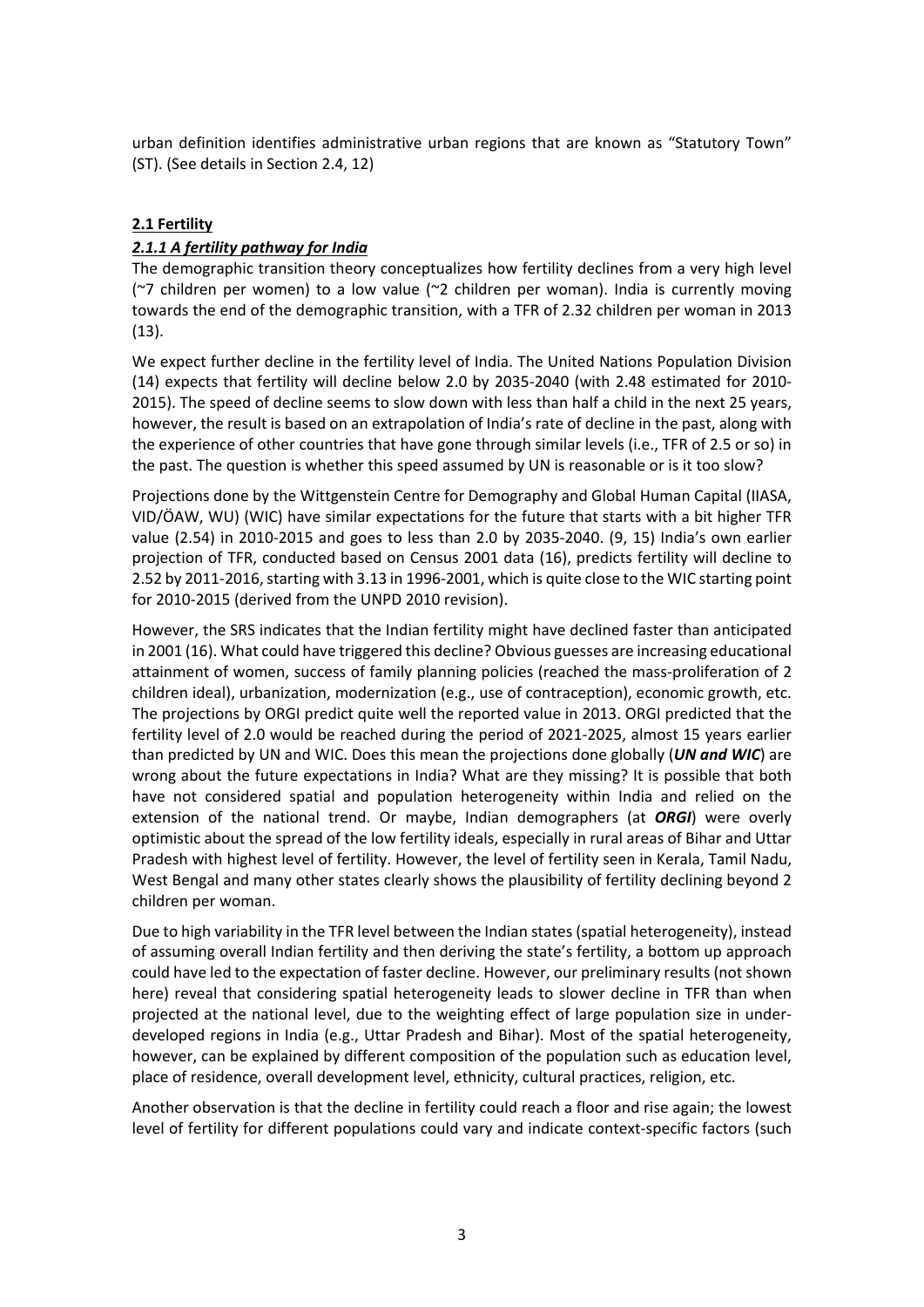as openness – woman actively participating in the labor force  $-$  vs traditional value regarding woman being a housewife).

We recognize that the pathways could vary for each state, however, the uncertainty about the state-specific minima remains. One way to solve this is to assume an average Indian pathway using the minima reached by India, separately for rural and urban regions.

Another question is whether women with different levels of education might have different minima. We argue that for women with up to primary education completed there will be higher minima than for those with secondary education. Primary completion is by the age of 12 (i.e., before women enter child‐bearing age) and, essentially, the child‐bearing is not disrupted by enrolment in the school or college. However, for those with secondary and above the school years spill beyond ages 15, disrupting the early child‐bearing ages and therefore result in different minima.

As seen in the SRS data, the fertility level among upper-secondary educated women is the lowest in both rural and urban regions. In India, university educated women were the first group to complete the demographic transition, followed by higher secondary educated women, and then by lower secondary educated woman. Also, the transition has occurred earlier in urban regions, mostly explained by the higher proportion of educated women in these regions compared to rural areas. However, there is clearly an independent rural/urban effect that is explained by factors other than education, such as cost of living, larger residential and recreational space for children to play, family and social support in raising children, etc.

#### *2.1.2 Education differential in fertility*

A consistent linear education differential isfound in the states/UT of India, exceptfor the highest education group, where the TFR is higher than among the women with upper secondary education. This is based on SRS data from 1999‐2013. (13) However, in some states/UTs the differential is diminishing, meaning that the less educated women are following the path of fertility experienced earlier by women with higher education. This is true for women with no education or some primary education, and it is happening at greater speed.

The data also reveals that for women with education up to lower secondary, normally achieved by the age of 15, a convergence could occur quickly. For high school graduates, the school age extends to 18 and beyond. Here, one can imagine a direct impact of education on fertility of women due to the fact of simply attending school. The fertility is lowest among this group in most states/UTs.

It is likely that in the future women with completed lower secondary education might follow the fertility ideal or path of the upper secondary. Hence, we could imagine one path for all. Kerala is an interesting case, with a TFR of 1.69 for women with completed lower secondary education. The TFR for women with upper secondary completion is higher (2.13) and much higher for women with postsecondary completion (2.35). For tertiary educated women, the fertility level after reaching a bottom, perhaps due to the tempo effect, has resurged to a higher level. This raises questions about the mechanisms of such developments, urban/rural differential, and if national fertility could reach levels as high as in Kerala.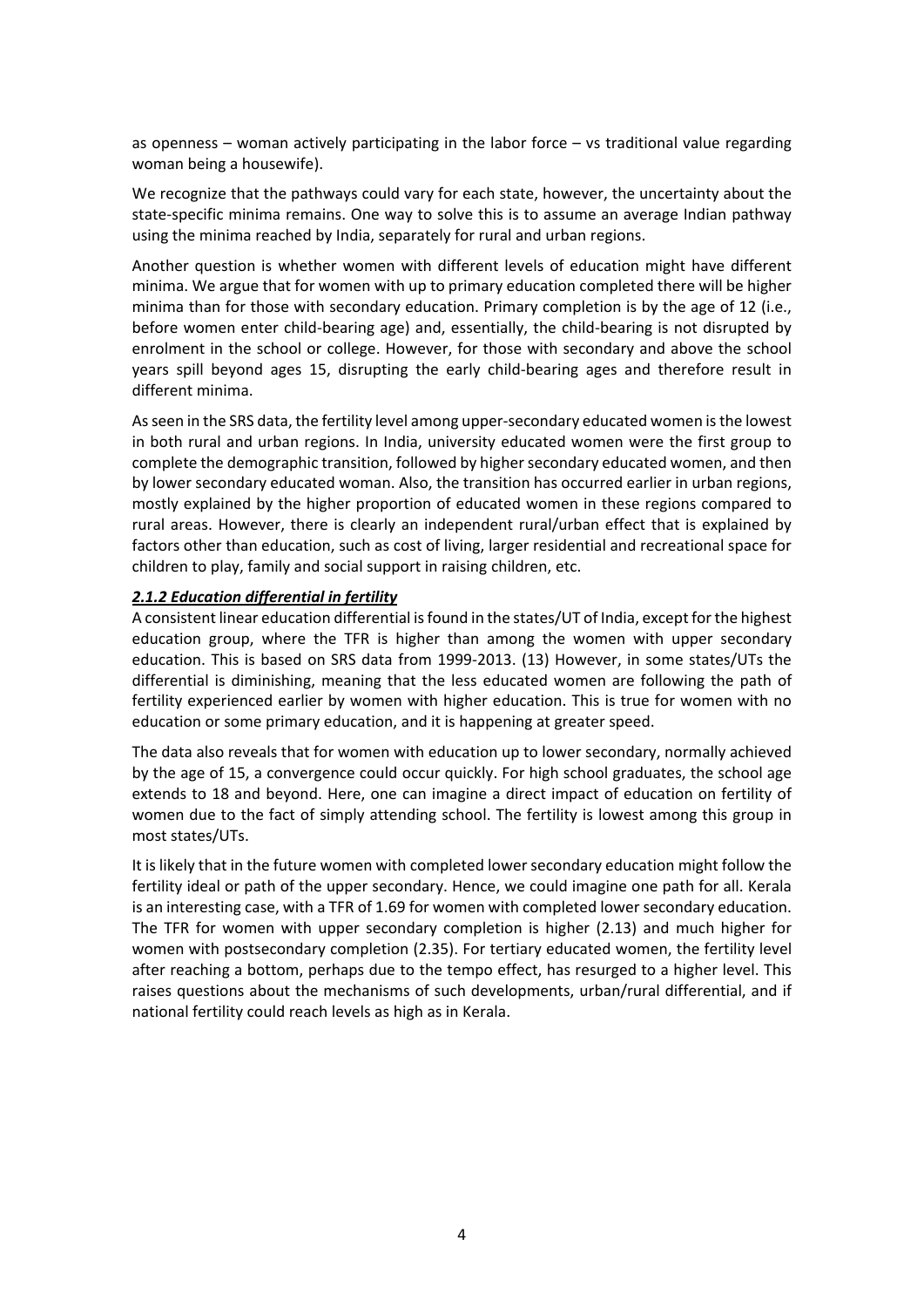## *2.1.3 Fitting fertility pathways*

We defined two fertility pathways for rural and urban type of residence in India using educationspecific TFR from the period 1999-2013. Trends show that fertility is declining rapidly among women with no education or some primary education. The fertility rate among primary educated and lower secondary educated is declining slowly and seems to be levelling off. The fertility rate among upper secondary educated women is the lowest in many cases, often because their education happens during the age of 15‐19 years and therefore the births during this period are missed. And finally, the fertility rate among tertiary educated women is often slightly higher than among upper secondary educated women.

As explained in Section 2.1.1 after various iterations, final national pathways separately for rural and urban region were chosen by first aligning the fertility trend for each education category and then fitting a smooth spline separately.



Figure 1. Fertility Pathways for Rural and Urban India modelled based on SRS\* (2007, 2010‐ 2013).

Note: \*Ultimate TFR are set 1.75 and 2.08 for rural and urban regions respectively

The smooth spline in Figure 1 shows that fertility declines to a level of 1.73 for rural and 1.40 for urban, and then increases (this is a phenomenon observed in many Western countries). However, it is also likely that fertility will remain at the lower level, as observed in Southeast Asia (17). Very low fertility is observed in many Northern states/UTs of India mostly among urban dwellers and could follow the Southeast Asian pattern. However, in many Southern states/UTs as well as among the most educated women, the TFR is not so low, around 1.8 (e.g., in Tamil Nadu). Further, both UN (mostly in the range of 1.6‐2.0) and WIC (1.75) assume higher levels for ultimate fertility. Based on these arguments for the Medium scenario, we assumed a TFR of 1.75 as the ultimate value at which fertility among all groups in urban regions will converge. For rural regions, we expect this ultimate level to be higher than 1.75. The gap between the ultimate fertility levels in rural and urban regions equals the gap between the minima of the two fertility pathways (0.33, see Figure 1).

The two national fertility pathways were then used to project the education‐ specific fertility in 70 sub‐regions of India. In cases where the fertility level is already below respective pathways, the gap was allowed to remain to carry forward the low fertility behavior of women in the region.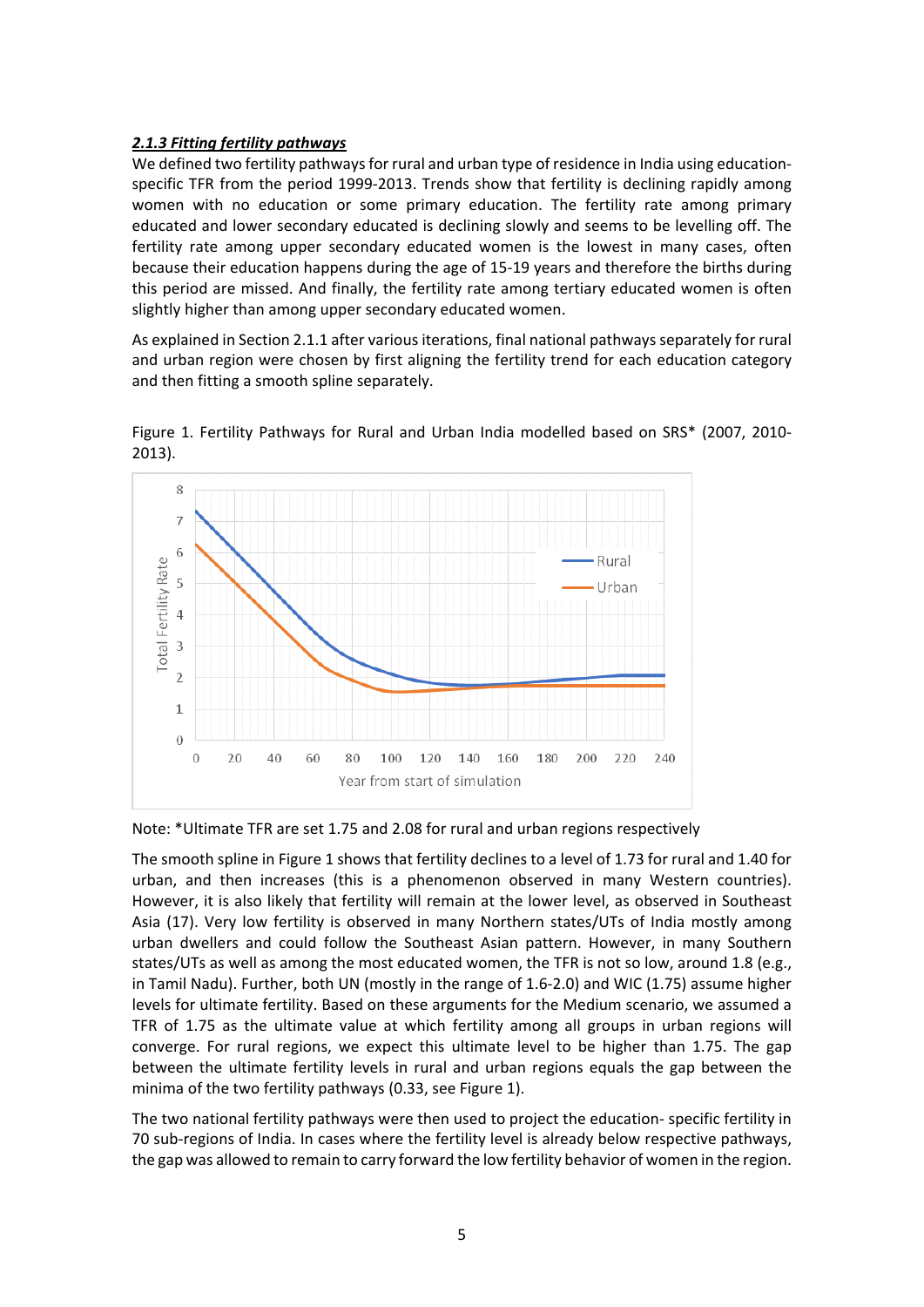## *2.1.4 Our rules for fertility projections*

In the following section we summarize the rules for the fertility pathway projections that we applied to our Medium scenario:

- 1. Fertility for women with up to completed primary education will level off at the ultimate values assumed for rural (2.08) and urban (1.75) regions.
- 2. Fertility for women with at least lower secondary education will follow the same path with some lag.
- 3. If the current value is already less than the minima, we maintained the difference.
- 4. Fertility for women with at least lower secondary education will stabilize at 2.08 for rural and 1.75 for urban regions.

#### *2.1.5 Sex ratio at birth*

Sex ratio at birth varies spatially within India. According to the SRS 2013, the sex ratio in India is 907 girls for every 1000 boys born (952 per 1000 is considered a normal value for sex ratio at birth). The sex ratio is bit lower in urban area (901) than in the rural area (908). Between states/UTs, Northern and Northwestern states have lowest sex ratio at birth Punjab (848), Haryana (854), Uttar Pradesh (874), and less than 900 in Delhi, Rajasthan, Jammu & Kashmir, and Maharashtra. The highest value for the sex ratio was observed in Chhattisgarh (981) and closer to normal values were observed in Southern states of Kerala (966), Karnataka (948). Similar patterns of sex ratio were observed in rural and urban regions within states. For the projection, we assumed that in the next 40 years (by 2051), the sex ratio will converge to the normal value of 952 in rural and rural regions in all states/UTs.

## **2.2 Mortality**

Sex-specific life tables for each state/UT were downloaded from the SRS website (13), separately for rural and urban regions for 17 states/UT<sup>3</sup>. These life tables were estimated based on registered deaths during 2009‐2013. Unfortunately, the education‐specific life tables were not available at the national and the state/UT level. So far, we could not find the education‐specific mortality differential through other sources, except for infant and child mortality by mother's educational level in the DHS. Therefore, we did not apply the education differential in mortality and left it for future updates.

<sup>3</sup> Missing life tables, states/UT in SRS: Andaman & Nicobar Islands, Arunachal Pradesh, Chandigarh, Chhattisgarh, Daman & Diu, Dadra & Nagar Haveli, NCT of Delhi, Goa, Jharkhand, Lakshadweep, Manipur, Meghalaya, Mizoram, Nagaland, Pondicherry, Sikkim, Tripura, and Uttarakhand.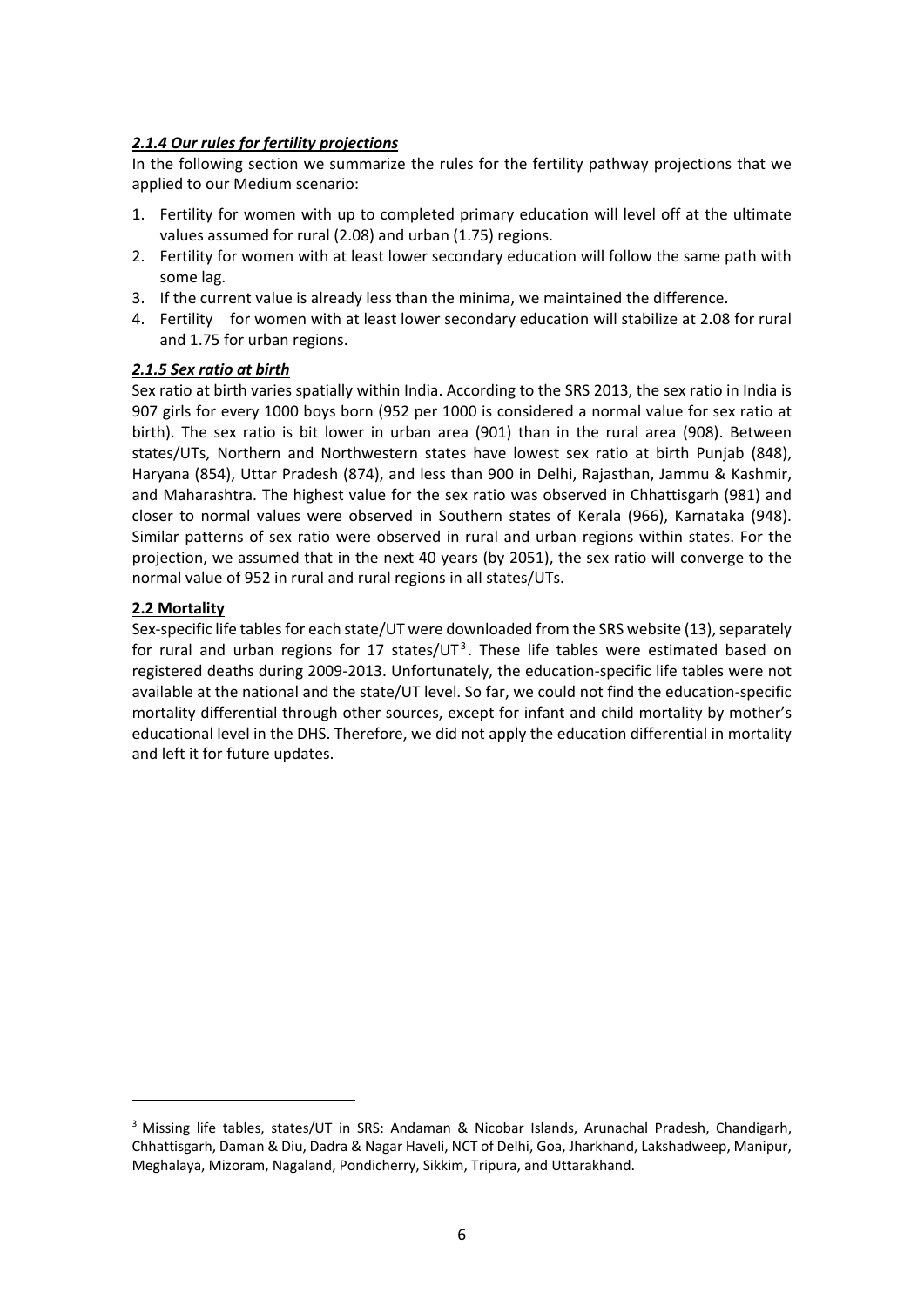Figure 2. Life expectancy at birth among males and females in India, UN estimates and medium variant projection



Source: The World Population Prospects, 2015 revision (14)

In India, SRS estimates for life expectancy at birth for females and males were 69.3 years and 65.8 years respectively for the period 2009‐2013 (midyear as 2011). (13) The SRS values were slightly higher than the UN estimates for the period 2010‐2015 (midyear 2012.5), see Figure 2, with 68.9 years and 66.1 years for females and males respectively. (14)

In the past, the mortality situation was worse for females. For the first time, in 1980‐85 life expectancy at birth among females (55.1 years) became higher than that for males (54.8 years), see Figure 2. The sex difference widened as the increase in life expectancy at birth for females increased faster than that for males, 2.05 vs 1.9 years (between 2000‐2005 and 2005‐2010), see Figure 3, and further widened with a gain of 2.47 vs 1.6 years for males and females respectively between the periods 2005‐2010 and 2010‐2015.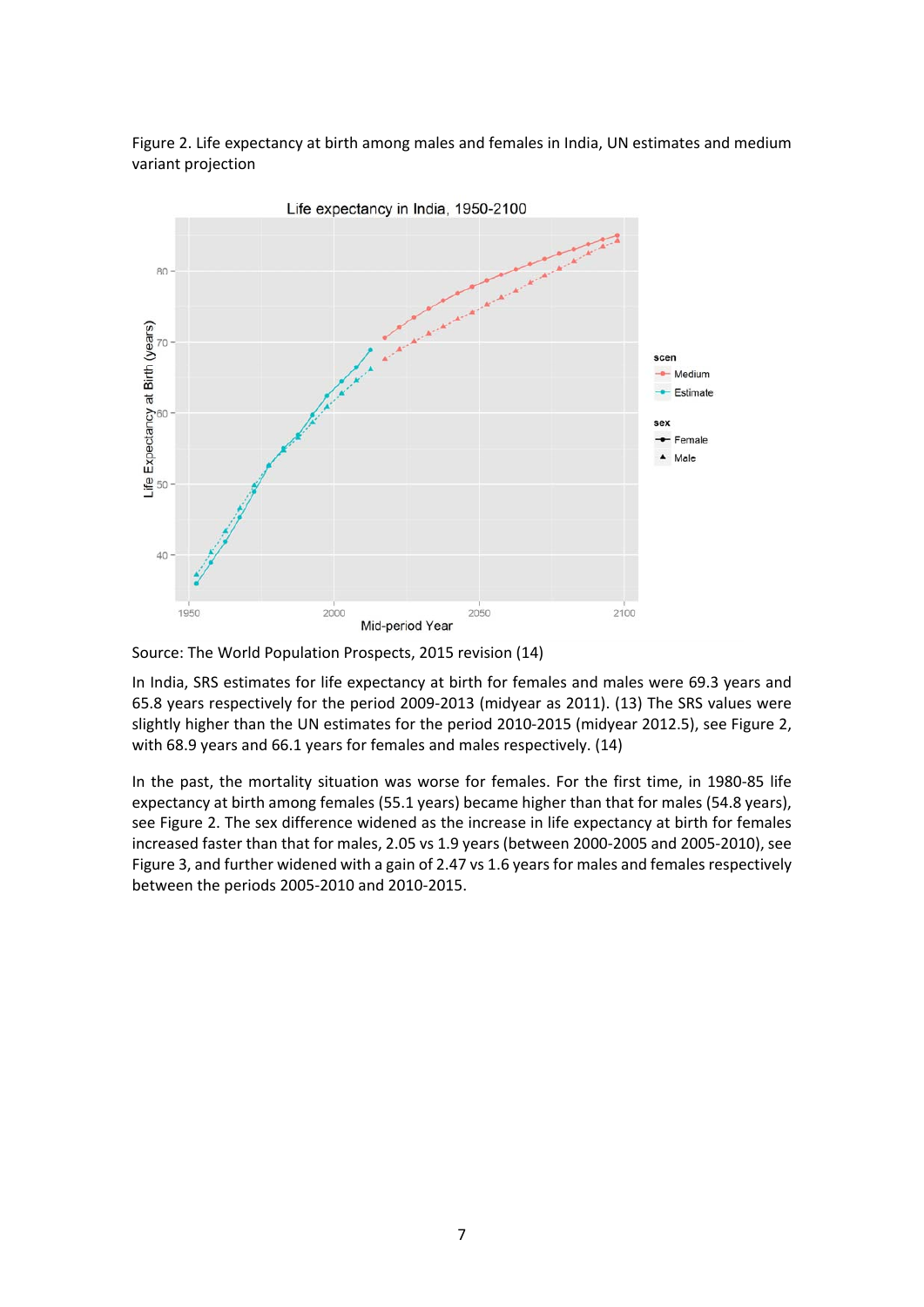



Difference in Life expectancy in India, 1980-2100

Source: The World Population Prospects, 2015 revision (14)

In UN's medium variant, the gain in life expectancy at birth for males and females is assumed to decline in the future (see red color in Figure 3). For males, it is a continuation of the trend in the gain that stabilizes after 2040 at around one year per five years. For females, the gain for the first projection period 2015‐2010 seems to be smaller than it would have been in the case of trend extrapolation. Also, in the future the gain among females will decline further, which is a result of an implicit assumption in the UN projection that at the higher level of life expectancy, the slower the gains. .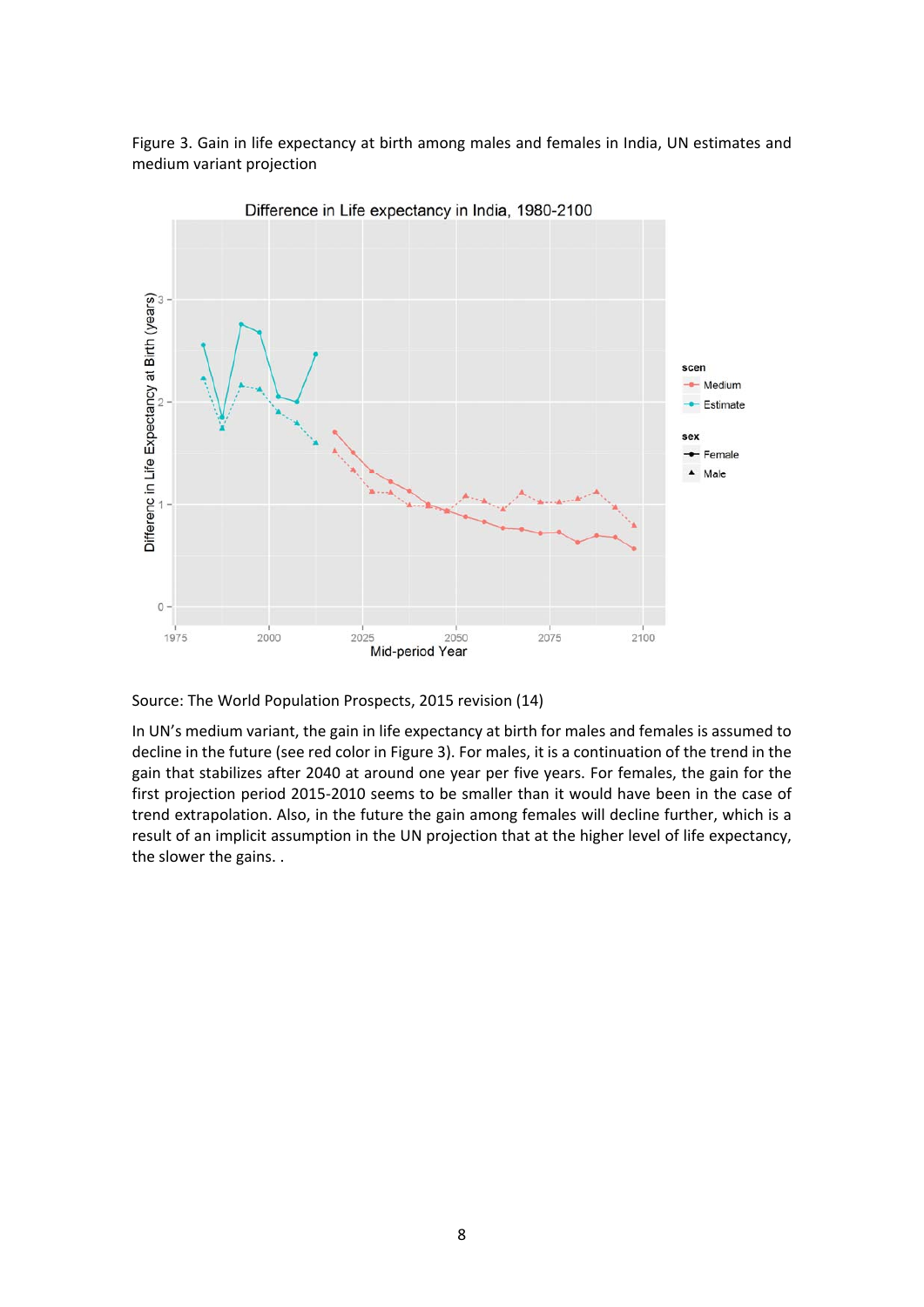

Figure 4. Life expectancy at birth in India and its 17 states, SRS estimates during 1970‐2013

Note: (AP) Andhra Pradesh, (AS) Assam, (BR) Bihar, (GJ) Gujarat, (HP) Himachal Pradesh, (HR) Haryana, (IN) India, (JK) Jammu and Kashmir, (KA) Karnataka, (KL) Kerala, (MH) Maharashtra, (MP) Madhya Pradesh, (OR) Odisha, (PB) Punjab, (RJ) Rajasthan, (TN) Tamil Nadu, (UP) Uttar Pradesh, (WB) West Bengal

#### *2.2.1 Mortality at state level*

At the state level we observe that spatial diversity is very high in India. Kerala has always been a front-runner in terms of having higher life expectancy than the rest of the country. For women in Kerala life expectancy is close to 80 years. More recently Himanchal Pradesh and Jammu & Kashmir have also shown remarkable increases in life expectancy at birth with the highest levels in urban regions. Actually, most states have already reached female urban life expectancies of above 70 years. Uttar Pradesh has the lowest urban life expectancy at birth for both men and women. Among rural areas, Madhya Pradesh, Assam, and Uttar Pradesh have the lowest levels of life expectancy at birth being the early 60s for men and mid‐60s for women. Since the 1970s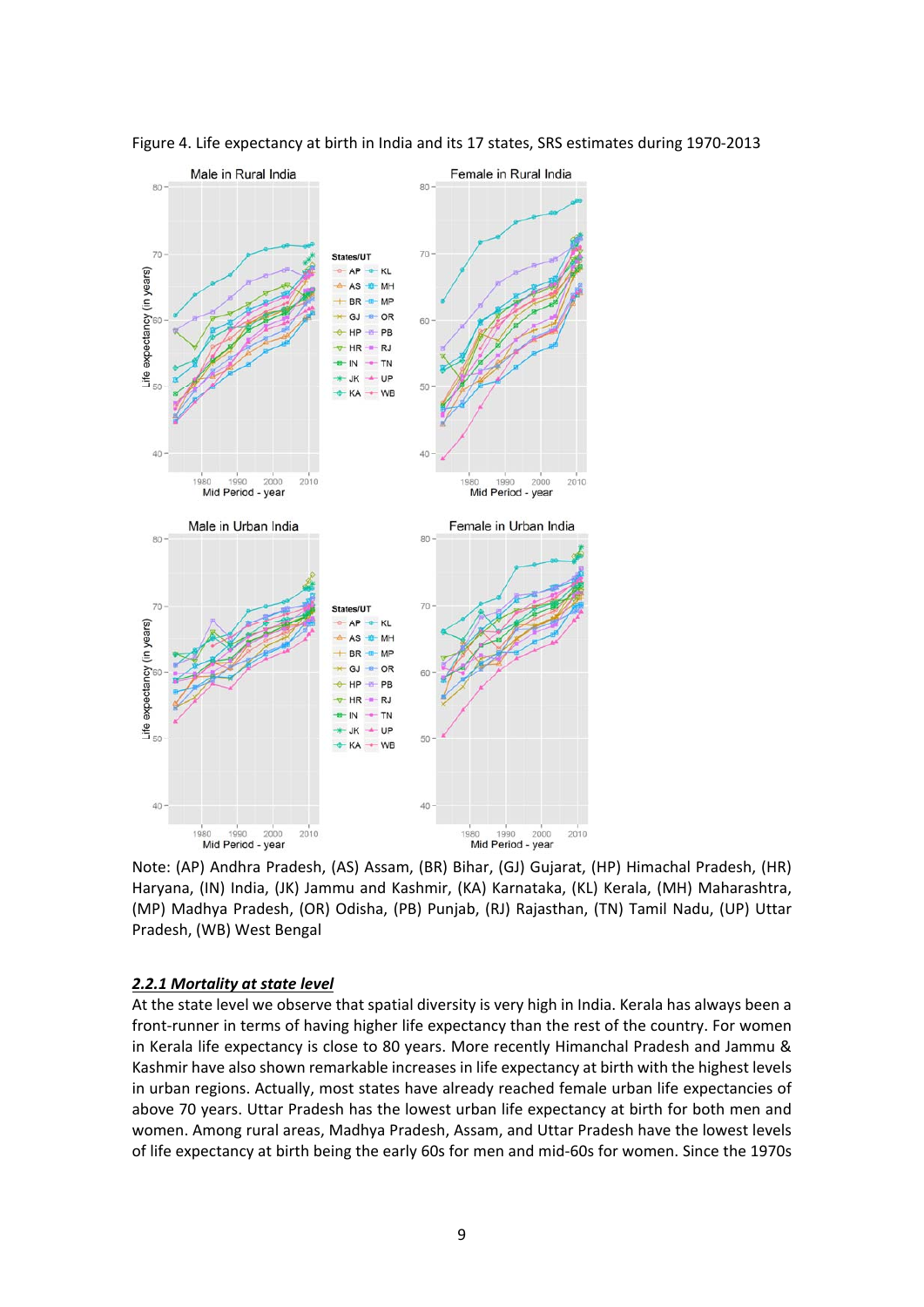all 70 territories have seen major increases with a strong push particularly in the least developed regions since 2005, which has led to more convergence among states. The increase was particularly impressive for rural women, where in the 1970s life expectancy was in the range of 40‐50 years and now there is no state where it is below 64 years.

## *2.2.2 Medium assumption for mortality*

In order to project life expectancy into the future, we generated an average pathway for future gain by regressing gain in life expectancy between two periods on the life expectancy of the initial period, separately for males and females. We fitted simple linear regression and extrapolated life expectancy into the future using the regression results and called it general predicted average gain. For each state/sex, we started with recently observed average rate of change and force it to converge with the general predicted average gain by 2030. Our narrative is that the convergence will carry on up until sometime in the future (we assumed it to be 2030, corresponding to the Sustainable Development Goals (SDG) target year) and then the regions will keep a similar rate of change in the future.

We have set a minimum value for the general predicted average rate. When it reached a certain value, we held it constant for the rest of the future, the values are 0.75 years per five years for males and 1 year for females. This leads to a widening of the gap in life expectancy between males and females, which we think will happen in the future – following the arguments by Oeppen and Vaupel (2017) that the limit to life is not yet reached. Few rules and limitations were imposed (18):

- 1. The value of five-year change in life expectancy at birth was limited to a maximum of 3 years.
- 2. The gain in life expectancy at birth will converge to the general predicted average gain by 2030.
- 3. Within each state, life expectancy in rural areas was restricted to remaining lower or equal to that in urban regions.
- 4. The gap between rural and urban regions was limited to the most recent observed values.
- 5. (Not implemented yet) The gender gap in the life expectancy is not considered yet and we will investigate further to see if it is necessary.

Once the life expectancies were ready (as shown in Figure 5), we applied the Gompertz transformation method as implemented by KC et al. (19) to produce life tables for calculated life expectancy at birth. We used the life tables for India from the UN medium variant in the World Population Prospect 2015, as standard life tables.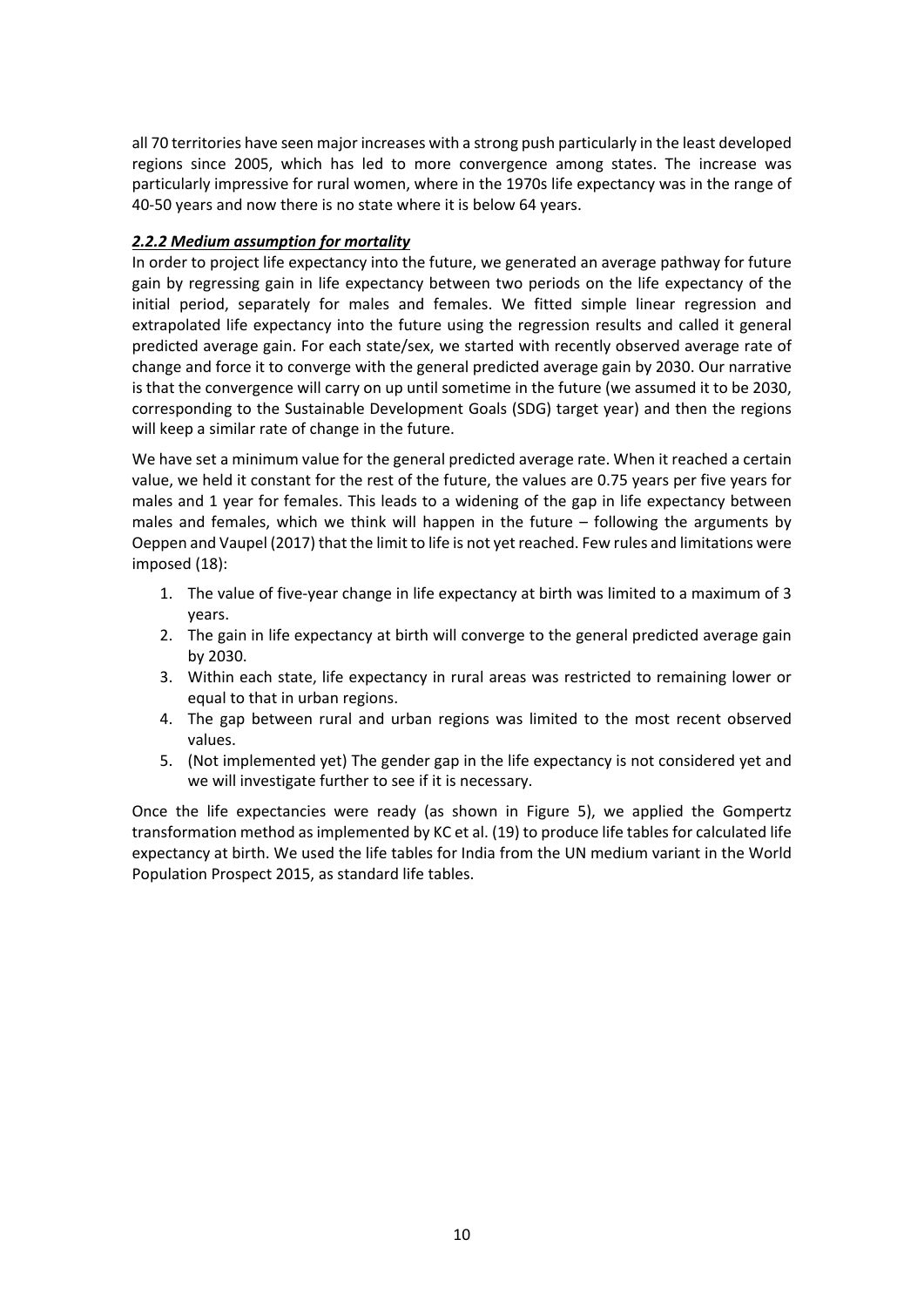

Figure 6. Life expectancy at birth in India and its 17 states, SRS estimate up till 2011 and projections thereafter – convergence to national average rate of gain by 2030

Note: (AN) Andaman and Nicobar Islands, (AP) Andhra Pradesh, (AR) Arunachal Pradesh<sup>4</sup>, (AS) Assam, (BR) Bihar, (CH) Chandigarh, (CT) Chhattisgarh, (DN) Dadra and Nagar Haveli, (DD) Daman and Diu, (DL) Delhi, (GA) Goa, (GJ) Gujarat, (HR) Haryana, (HP) Himachal Pradesh, (HR) Haryana, (IN) India, (JK) Jammu and Kashmir, (JH) Jharkhand, (KA) Karnataka, (KL) Kerala, (LD) Lakshadweep, (MH) Maharashtra, (MP) Madhya Pradesh, (MH) Maharashtra, (MN) Manipur, (ML) Meghalaya, (MZ) Mizoram, (NL) Nagaland, (OR) Odisha, (PY) Puducherry, (PB) Punjab, (RJ) Rajasthan, (SK) Sikkim, (TN) Tamil Nadu, (TR) Tripura, (UT) Uttarakhand, (UP) Uttar Pradesh, (WB) West Bengal

<sup>4</sup> A part of Arunachal Pradesh is claimed by both India and China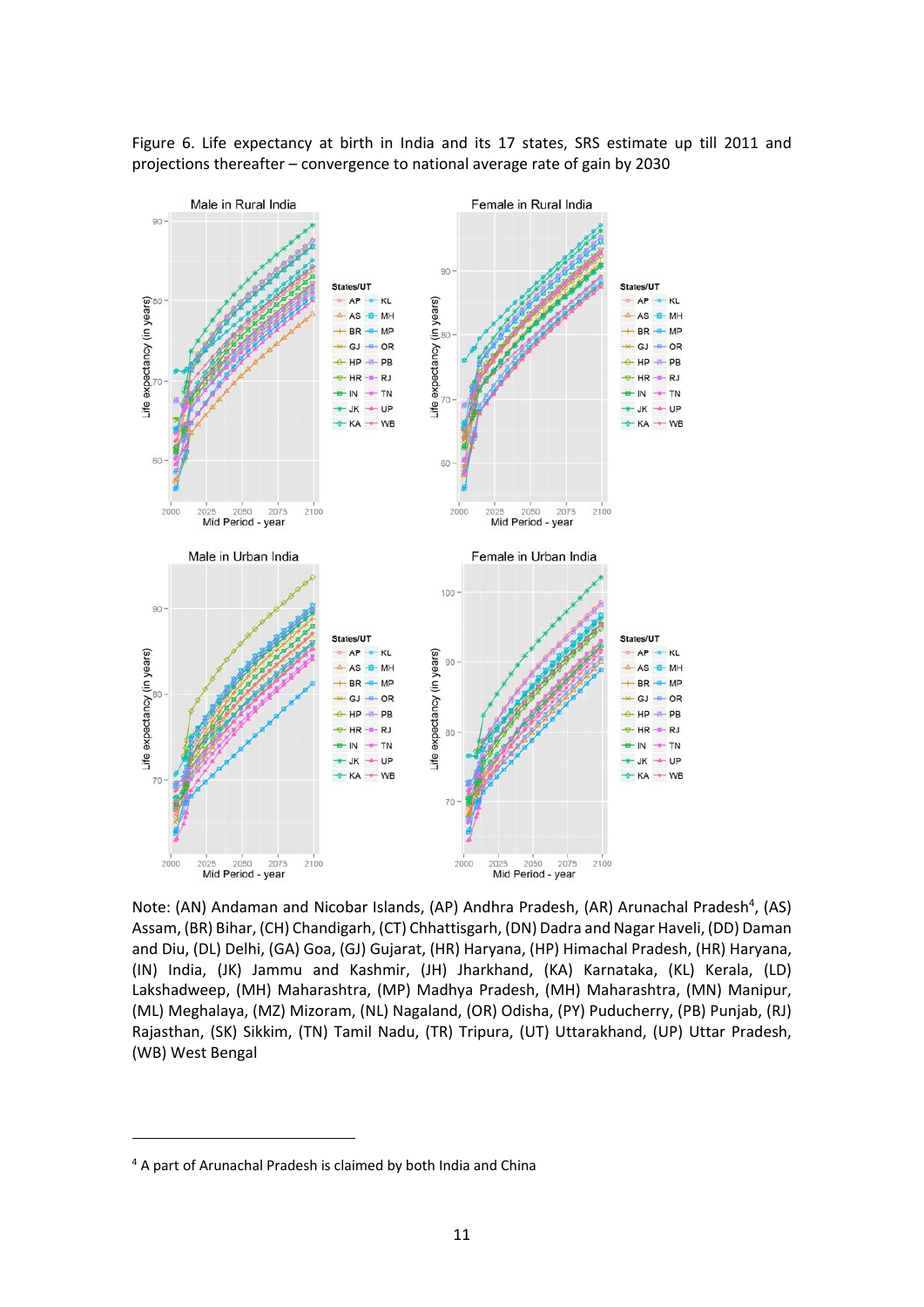## **2.3 Migration (internal)**

The internal migration between rural and urban regions within and between the states/UTs, altogether 70 spatial units, is one of the main determinants of the population dynamics in India. The data for the flow estimates between rural and urban regions by state/UT was not readily available and had to be approximated from different available tables from the Census 2001 (see Figure 6) as 2011 data is not yet published. At this point we also had to make the simplifying assumption of no international migration since reliable information is not available even at the national level. Also international estimation efforts suggest that migration levels are low with a 5‐yearly net loss of about 2 Million (20).



Figure 6. Internal Migration in India by states and residence from the Census 2001

Note: (AN) Andaman and Nicobar Islands, (AP) Andhra Pradesh, (AR) Arunachal Pradesh<sup>4</sup>, (AS) Assam, (BR) Bihar, (CH) Chandigarh, (CT) Chhattisgarh, (DN) Dadra and Nagar Haveli, (DD) Daman and Diu, (DL) Delhi, (GA) Goa, (GJ) Gujarat, (HR) Haryana, (HP) Himachal Pradesh, (JK) Jammu and Kashmir, (JH) Jharkhand, (KA) Karnataka, (KL) Kerala, (LD) Lakshadweep, (MP) Madhya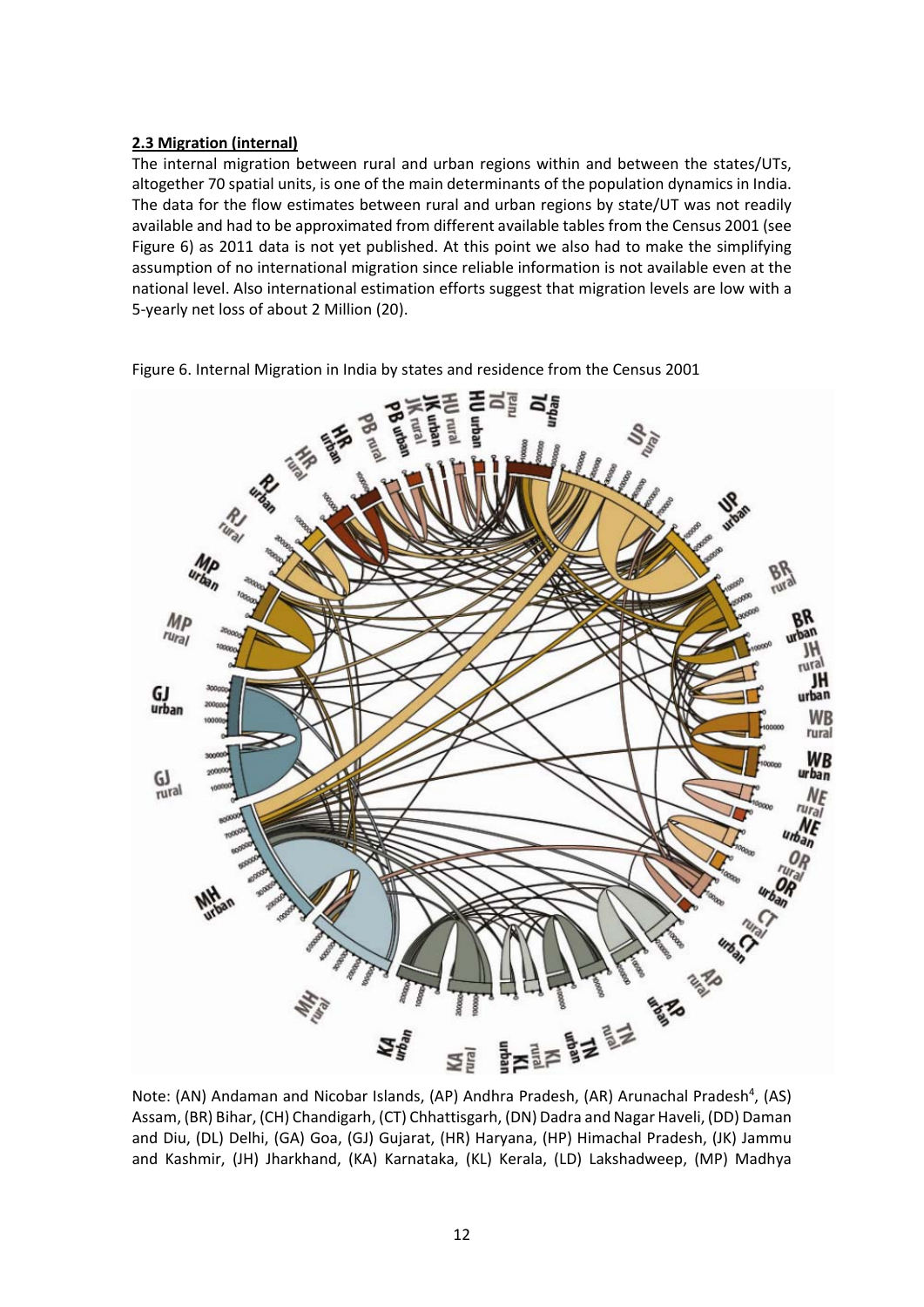Pradesh, (MH) Maharashtra, (MN) Manipur, (ML) Meghalaya, (MZ) Mizoram, (NL) Nagaland, (OR) Odisha, (PY) Puducherry, (PB) Punjab, (RJ) Rajasthan, (SK) Sikkim, (TN) Tamil Nadu, (TR) Tripura, (UT) Uttarakhand, (UP) Uttar Pradesh, (WB) West Bengal

Following are the steps and list of data used:

- i. In the first step, we extracted the data from the 2001Census<sup>5</sup> for the total number of migrants over the last five years by sex according to current place of residence (by states/UTs and by rural/urban, destination), and by last place of residence (origin), which gives us the volume of migration flows by sex. As a next step, we estimated the age distribution of migrants at the origin and the destination.
- ii. The five-year age and sex distributions of migrants, who have been living in the current region (destination) less than 10 years (10‐yearly duration), is available by origin state/UTs and by rural/urban<sup>6</sup>. Age distribution of those who moved during the last five years would be ideal for our projections. Since the only available data is for those who moved during the last ten years, we used the 10-yearly duration data to estimate the age and sex specific outmigration rates, by dividing the age‐sex‐origin‐destination specific number of migrants by the total pre‐migration population, adjusted for the flow by subtracting in‐migrants and adding out-migrants from the total population, at the origin<sup>7</sup>.
- iii. A closer look at the five‐year age pattern of 10‐year duration migration rates, revealed some anomalies that called for splitting into two five‐year duration rates, as our projections will be done for five-year age groups in five-year time-steps. The main problem comes from the fact that the five‐year age distribution of 10‐year duration numbers is a sum of those who moved during the last five-years and last 5-10 years with a five-year lag in age. We used all the information that was available to fill the number of migrations by five‐year age and duration. The missing values were then filled using the iterative proportion fitting by employing the R package "*mipfp"* (21).
- iv. In the next step, the five-year number of migrations was divided by the total pre-migration population (see Footnote<sup>8</sup>) to obtain the five-year age and duration rates. It created a total of 9660 (70 origins x 69 destinations x 2 sexes) age patterns. Each age‐pattern wasinspected visually to identify oddities and corrected if needed. Problems in the age‐pattern stem mostly from very small (even non‐existent) number of migration flows between two regions. We employed the rule that if the total amount of migration between two regions is less than 1000 persons, we apply appropriate rates for the overall pattern of migration. Corrections were also done for migration rates in the last age-groups that were exceptionally high, mostly by smoothing or by forcing a ceiling.

<sup>5</sup> Census 2001, Results Table *D‐3: Migrants by place of last residence, duration of residence and reason for migration*

<sup>6</sup> Census 2001, Results Table *D‐12: Migrants by place of last residence with duration of residence as 0‐9 years and age*

<sup>&</sup>lt;sup>7</sup> Migration rate = (the number of migrants) / (the number of population at origin = current population + those who left the region – those who came to the region)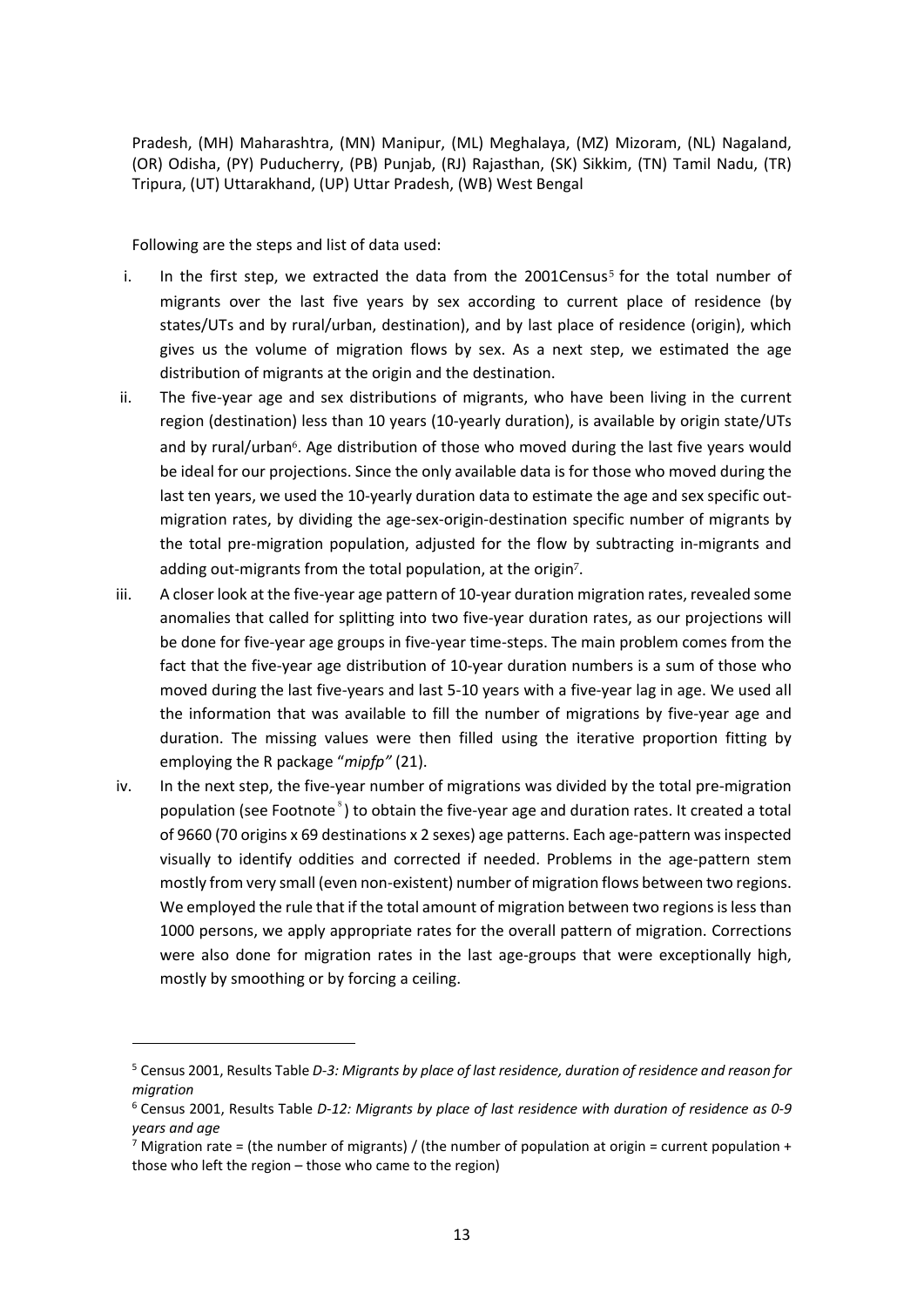## *2.3.1 Future assumptions*

We assumed that the age- and sex-specific migration rates will remain constant between the 70 regions of India. With a single set of data, it is difficult to predict the trend. Once the data on migration from the 2011Census will be released, we will conduct further analyses and update our projections. One side-effect of setting the flow rates constant, especially between urban and rural residence, is that the estimated number of people moving from urban to rural will increase in the future due to increases in the number of people living in urban areas and vice-versa. This could result in reverse net-migration rates between urban and rural areas. Therefore, after each reclassification of rural areas to urban, we adjusted the migration rates such that when the migration rates from rural to urban increases, the migration rate from urban to rural declines.

## **2.4 Urbanization**

The change in population size and structure in urban regions can occur due to: **i)** natural increase (births minus deaths); **ii)** migration (in‐ minus out‐), and; **iii)** reclassification of a rural region to urban and vice‐versa. The first two are the inherent parts of the projection model. However, urbanization through reclassification needs a separate analysisto understand what is happening and to determine how to make future assumptions.

## *2.4.1 Urbanization through reclassification*

The occurrence rate of such reclassification is difficult to predict in the future. A recent paper by Pradhan (2013) has estimated the number of villages that were classified as Census Town (CT) in the 2011 Census. The reclassification of villages to CT was based on three criteria, namely: population size, population density, and proportion of males working in non‐agriculture as main occupation. The paper estimates that almost 29.5% of the growth in urban population (91m) is due to the new CTs (Table 2 in Pradhan, 2013). No urban area in 2001 was found to be reclassified as a village by 2011. Overall, in India about 2553 new CT were reclassified from villages, with variation among states ranging from 0 (in Mizoram) and 1 (in Sikkim and Arunachal Pradesh<sup>4</sup>) to 526 in West Bengal. In Kerala, 93% of urban growth was due to reclassification (346 new CT), which highlights the migration situation to and from urban Kerala. On the contrary, in Tamil Nadu only 25% of the urban growth was due to the reclassification (227 new CT), possibly due to the attractiveness of big cities, among others Chennai, to the migrants from the rest of India. (22) We used the data presented by Pradhan (2013) to estimate the proportion of population reclassified to CT.

#### *2.4.2 Future assumptions*

In total, Bhagat (2011) estimated that in the period from 2001 to 2011 about 44% of the urban population gains were due to natural growth, while 56% were due to net reclassification, expansion of boundaries, merge of settlements and migration. Pradhan (2013) showed that 29.5% of urban growth was due to the reclassification of rural settlements into CTs and he further implies that the remaining 26.5% is attributable to net reclassification of rural settlements into Statutory Towns (ST), the incorporation of such settlements into existing STs by expansion of their boundaries and migration. (22, 23) Migration makes up 22.2% percentage points of this growth.

In order to make assumptions on the transition ratio from village to CT/ST for each state, we explored the relationship between various factors (rural population size, proportion of rural residence). Figure 7 shows a negative relationship between transition ratios and proportion urban population in each state. The seven outliers belong to two groups, the first of which has a very high proportion of smaller urban states/UTs where more than 50% of the rural population make transitions to CT population. The second group consists of states like Kerala and Goa, also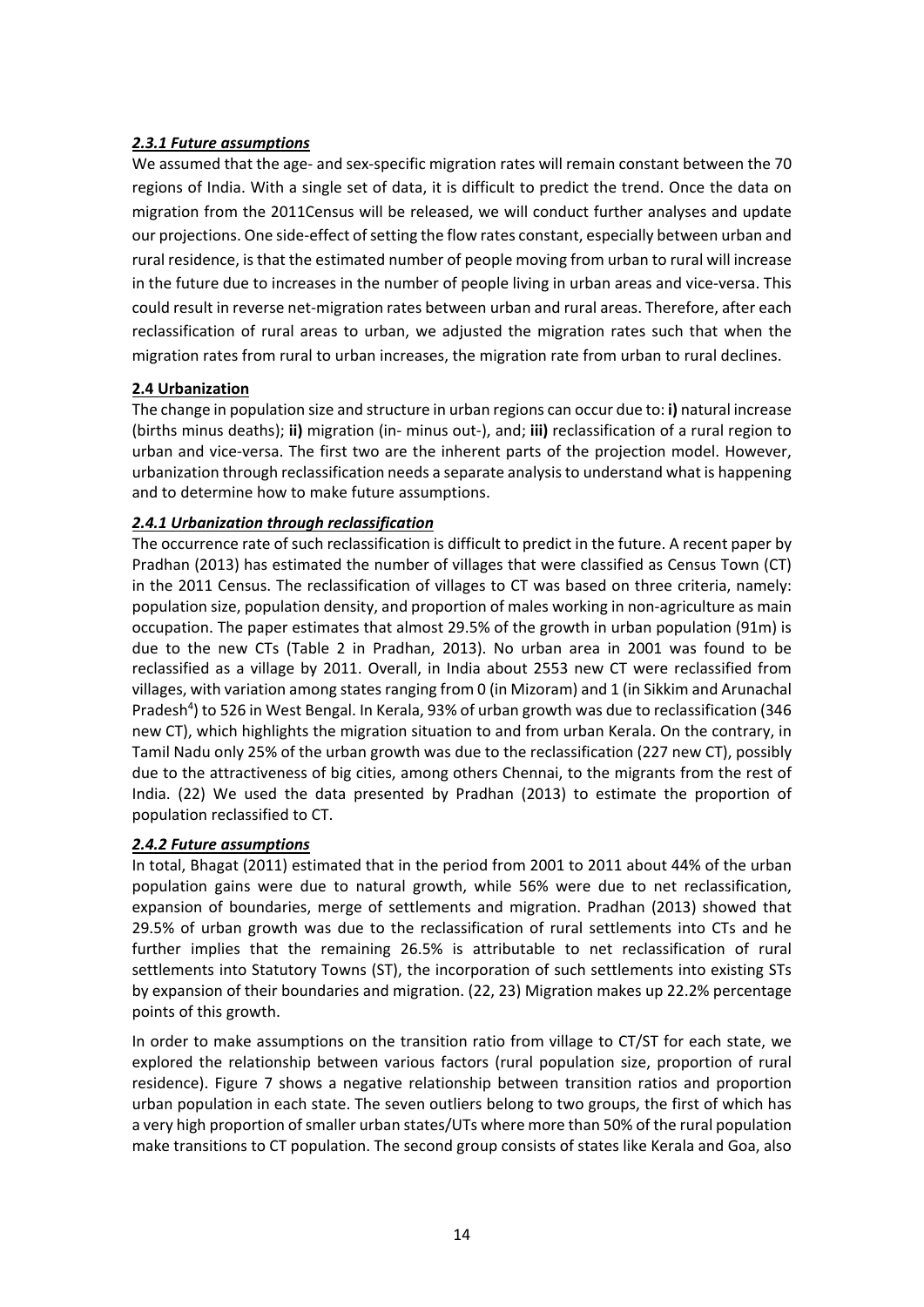with a higher proportion of urban population, but additionaly, with a relatively higher socioeconomic status among the states of India.

Figure 7. Proportion of population reclassified to Census Towns from rural population between 2001 and 2011

## **Proportion of population reclassified to Census Towns from rural population**



We excluded the seven outliers and fit a curve (general linear model – normally distributed error with log link function) *log(y) = A+Bx*, (where, y is transition ratio and x is proportion of rural population). We then let the proportion of rural population at the end of each projection period predict the transition ratio from villages to CT. We held the seven outliers constant in the future. The predicted proportion was then used to reclassify rural population to urban population. We assumed that the age‐sex‐education distribution of the reclassified population would be the same as that of the rural population. In reality, the distribution of reclassified populations could be some kind of weighted average between the rural and urban distribution. We will consider this in future updates.

#### **2.5 Educational attainment**

We defined six levels of educational attainment, namely: "no education", "some primary", "completed primary", "completed lower secondary", "completed upper secondary" and "completed post‐secondary". The education distribution distinguished between more than six categories in the 2011 Census. We aggregated for six categories to match the International Standard Classification of Education definition (24) and studied the education transition between these six levels.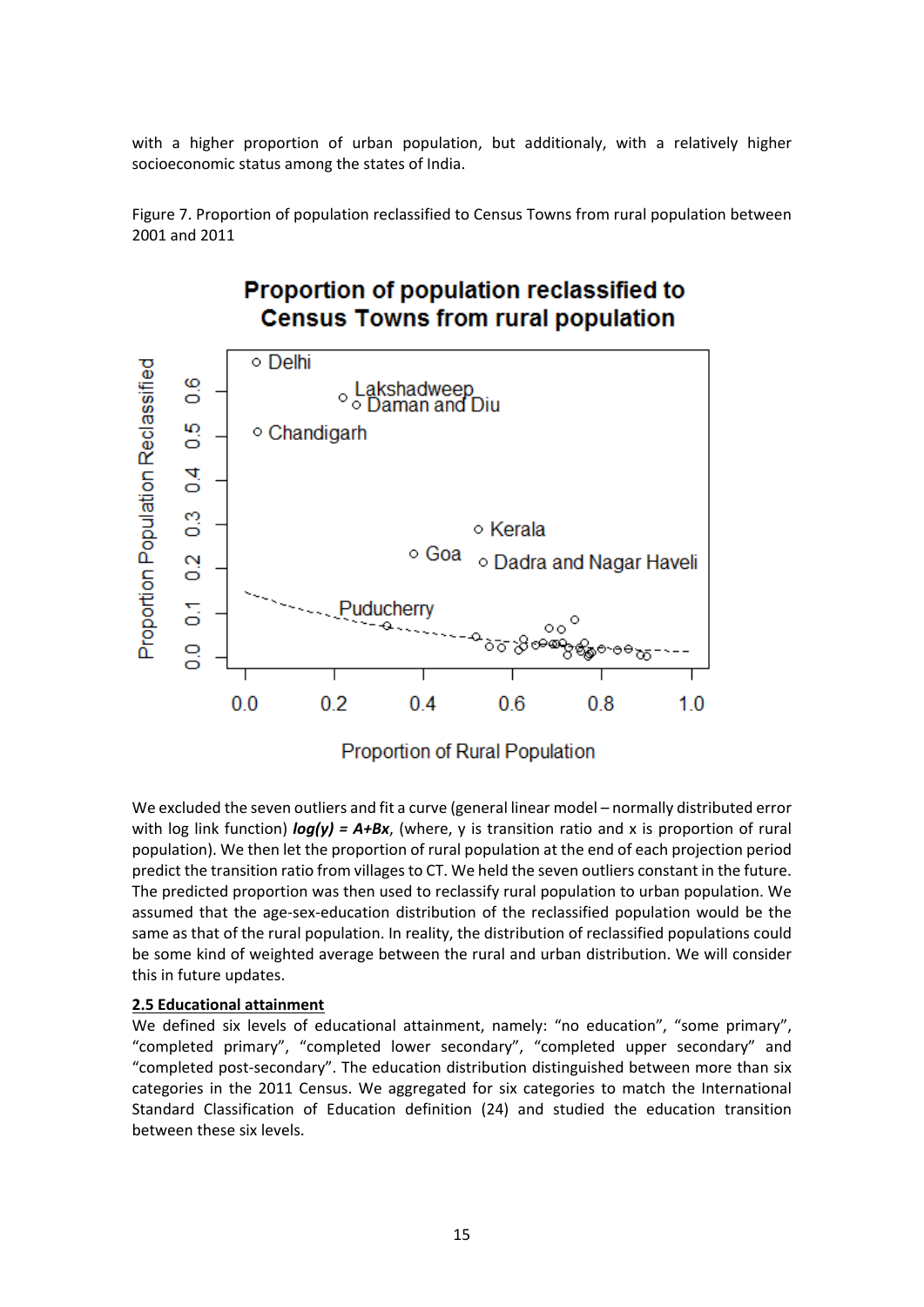For a given educational attainment level, we defined the education attainment progression ratio (EAPR) as the proportion who completed the next level of educational attainment among those in the current level. For e.g., if in a cohort, 90% have completed at least primary education and 45% have completed at least lower secondary, then the EAPR for lower secondary completion is the ratio of the proportion of those who completed lower secondary education to those with at least primary education completed (i.e., 45%/90% = 0.5).

The education distribution in older cohorts provides information about cohort‐specific education transitions in the past, which is necessary to study the trend. Distribution and transitions from consecutive cohorts can be used to analyze the trends in different education categories (see Figure 8).

Figure 8. Educational Attainment Progression Ratios in India for five educational levels among males and females by place of residence (rural and urban) in 2011 (Source: Census 2011, and own calculation)



Figure 8 shows the EAPR in five-year cohorts for rural (left panel) and urban (right panel) regions of India for five educational attainment categories (five colors) for males (dashed lines) and female (solid lines) reported in the 2011 Census.

An alternative way to look at educational attainment is to consider proportions as well as numbers. The numbers are subjected to the effect of changing cohort size and hence won't tell us the direction of relative change. To study some specific educational attainment, where the number attaining is very small compared to the overall cohort size, and there is an associated high-cost of investment, numbers are the right indicator to use. For example, in poor countries degrees in Engineering and Medicine are often restricted to a very small number, where policies and decisions are made to increase the number of seats by 100 or so. The proportion also does not provide full information about the base (lower level of education, i.e., transition) and only gives us information of the education level in question.

EAPR gives us a true sense of educational attainment (i.e., by making transition from one state to the next). It is also useful for policy makers, especially when comparisons in relative terms between places, different age groups, as well as different educational levels need to be made.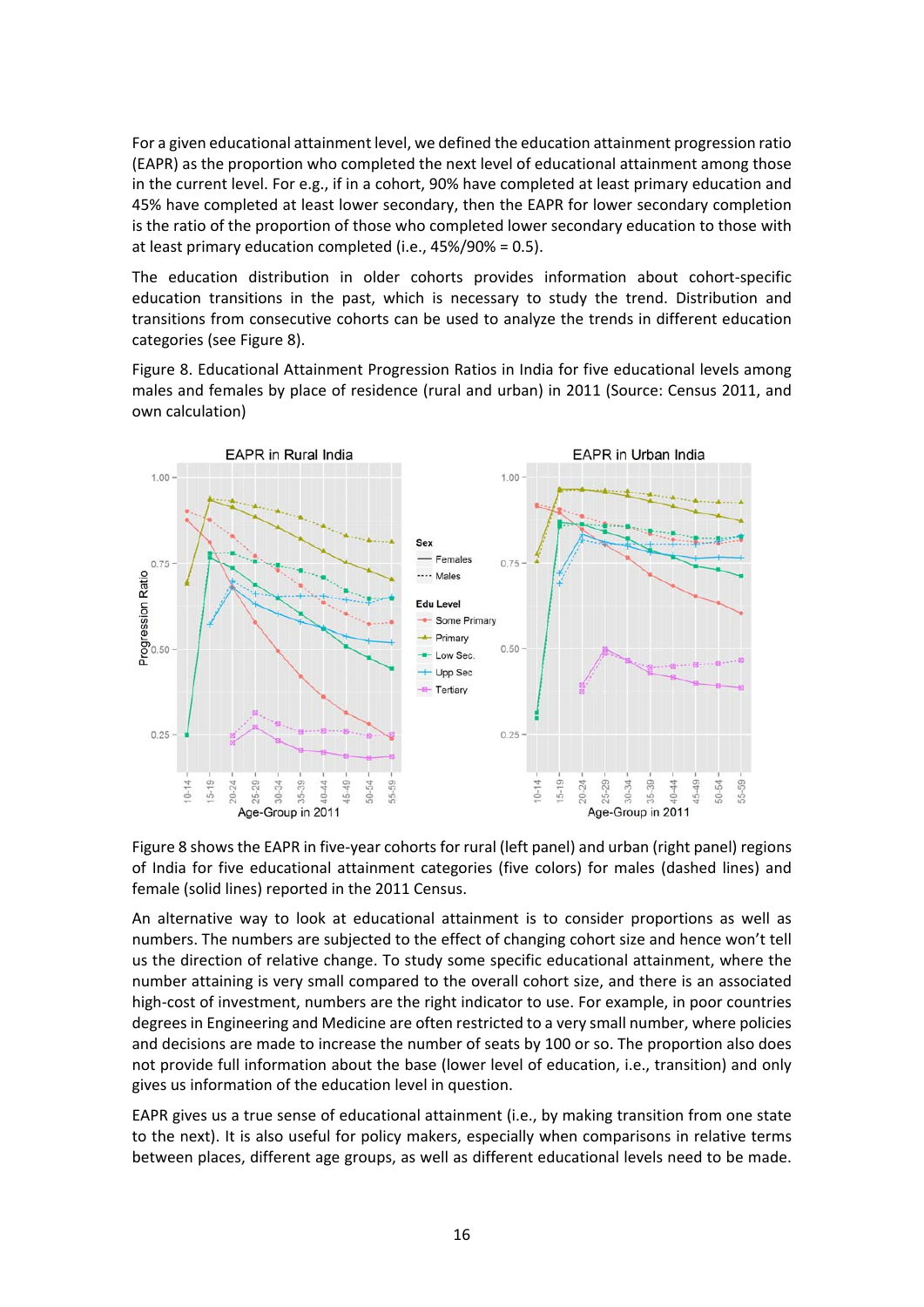We calculated the EAPR for five education categories, the first transition is entering or enrolling in a school for the first time; the next category is to primary completion, and so on until the postsecondary completion (at least first degree after the high school).

We analyzed each of the trends drawn from several cohorts and defined future education scenarios essentially by extrapolating the trend and, in some cases, by applying 'expert' opinions. For example, while all other transitions were allowed to become universal, the transition from upper secondary to tertiary was limited to 70% in urban and to 50% in rural areas. Also, for those regions with slower speed of change than the national pace (by state/UT, residence and sex), we allowed the speed (slope) to converge with the national one.

#### *2.5.1 EAPR to some primary*

The EAPR, for at least 'some primary' represents the proportion of those who have ever been to school, we termed as EAPR1. India still faces the challenge of bringing everyone into the school system. Between states/UTs by place of residence, the range among age-group 10-14 by sex is between 77% to more than 98%. Surprisingly, among rural females in Punjab, Uttarakhand, Karnataka, and Gujarat less than 84% have ever been to school, but less developed states, such as Uttar Pradesh and Bihar, have almost universal enrolment (more than 95%).

At the national level, there is no gender gap between urban areas and very little gender gap in terms of favoring boys remains in rural areas. However, at the state/residence level, the gender gap in terms of favoring males among 10‐14 year olds ranges from ‐4% to +9.

At the national level, the gap between rural and urban regions is almost zero. However, the gap among 10‐14 year olds is much bigger between states/UTs in the range of ‐6% to 15% favoring urban dwellers. The worst gap is in states such as Chhattisgarh, Punjab, Gujarat. Notable exceptions were observed in Tamil Nadu and Uttar Pradesh, where the gap is in favor of rural residents.

For our projections, first we estimated the trend by linearly regressing the logit of EAPR on time. We used the logits of the EAPR because the transformed values were more linear and to make sure that the EAPR does not exceed a maximum value of 1. The trend line was estimated for each group defined by sex, type of residence and state/UT (140 lines for state/UT and 8 for India). For the first transition (EAPR for some primary) we used the data for those aged 15‐39 years (5 data points). Using the trend line we extrapolated the EAPR into the future for our Medium scenario for each group (by sex/residence/states). We visually inspected each of the 148 graphs and found that some slopes were negative and few were slow compared to the Indian average.

Therefore, in the second step, we decided to correct for the negative orslow growth by applying a convergence rule to those groups with speed (slope) less than the national slope (for the same sex and residence) to converge to the national value by 2051. Again, we visually inspected all the lines and found that in a few groups the predicted value for the next cohort in 2016, who were aged 10‐14 in 2011, was less than the empirical EAPR of the same age group in 2011. Actually, by age 10 the first transition to some primary would have taken place. However, for some population groups the transition could occur during the age-group 10-14 as well. To correct for the early transition, as a third step, we first repeated the steps above for the agegroup 10‐34 and corrected the predicted values for the 'early transition' groups by replacing them with the new predicted values.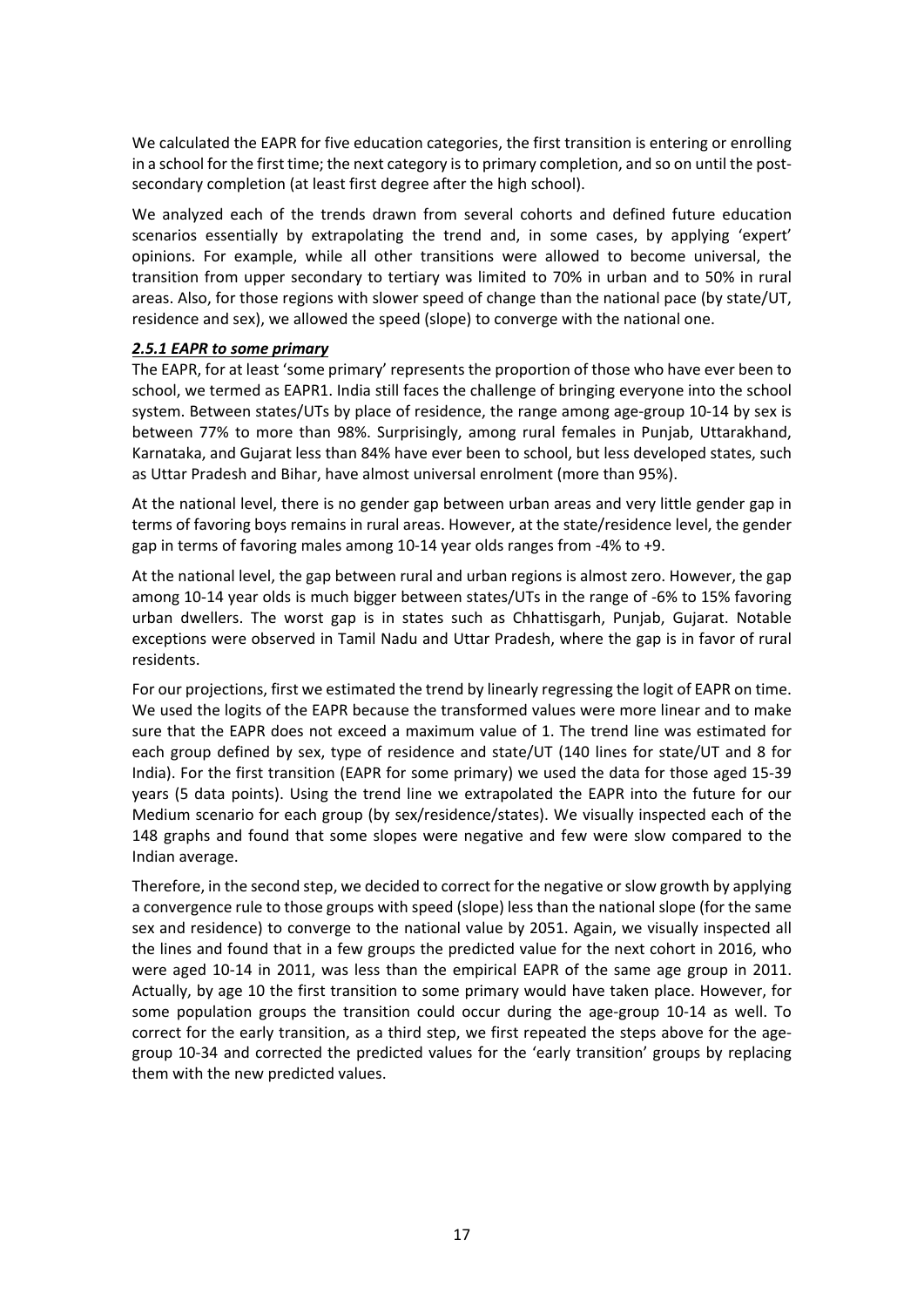## *2.5.2 EAPR to primary*

In Figure 8, the EAPR for completed primary (triangle shape in the figure) among those who went to school was the highest among all other EAPRs. This shows that once a child gets into the school, the probability that the child completes education is very high. The transition values are slightly higher in urban areas compared to rural areas and no gender gap can be observed.

Between groups by states and residence (70 groups), the gender gap (females-males) among 15-19 year olds range from ‐7% (in rural Goa) to 9% (in rural Rajasthan, followed by 4% in rural Karnataka). The gap between rural and urban place of residence within states/UTsis much larger with a range from -4% (among males in Uttar Pradesh) to 18% (among males in Chhattisgarh).

We applied the same method used for EAPR to incomplete primary, to project the EAPR of completed primary by utilizing data from the age‐group 15‐49. We also applied the same rule of convergence to those with slower slopes than the national one to converge by 2051.

## *2.5.3 EAPR to lower secondary*

The EAPR from completed primary to lower secondary in terms of the gender gap has similar patterns as the EAPR for primary (i.e., the gap has closed). In terms of difference in the EAPR between rural and urban types of residence, the gap among 20‐24 year olds is larger among females (13%) than males (8%).

For the purpose of projections, we applied the same methods by using data from age groups 20‐ 49 (6 data points), and applied similar rules of convergence.

## *2.5.4 EAPR to upper secondary*

For the EAPR of upper secondary in urban areas the gender gap has become negative (see Figure 8, Panel 2), with more women (83.4%) than men (81.7%) making the transition to upper secondary, among those with completed lower secondary. In rural areas the girls are speeding up to overtake boys in the near future. In the 27 mostly urban groups (by state and residence) the gender gap has reversed. The most extreme situation is in urban Uttar Pradesh where the EAPR for upper secondary is 77.4% for women compared to 65.4% among men. The highest range of the gender gap is from ‐12% to 9% in Kerala.

In India, the gap in EAPR for upper secondary between rural and urban region is still significant, 15% among females and 12% among males. Except among Uttar Pradesh males (‐6%), the gap is positive with a higher EAPR in urban areas than in rural areas of states/UTs. The range is from 1% to 29% (among females in Delhi and West Bengal).

For the projections, we used data from the age group 20‐40 (4 data points, including data for older ages that show a sudden jump). We applied the same methods as applied to other EAPRs, including the convergence rule. The range in the EAPR for upper secondary among 20‐24 year olds is from 41% (in rural Delhi) to 93% (in urban Himachal Pradesh). Based on the currently observed maximum value, we allowed the future EAPR to become universal for all groups.

## *2.5.5 EAPR to tertiary*

The final transition in our model is the EAPR for completed tertiary among high school graduates. While we did not impose any upper limits for the earlier four EAPRs, which assumes eventually all cohorts will have at least upper secondary, we did impose an upper limit to the EAPR for tertiary of 50% for rural residents and 70% among urban residents.

In Figure 8, we observe that in urban India among 25‐29 year olds, 50% of the population with completed upper secondary attain a tertiary degree, and recently the EAPR has become slightly higher for females than males. However, the EAPR is much lower in rural India with a small gender gap, 31% for males and 27% for females. The range in the EAPR for tertiary is very wide from 14% (among females in rural Uttar Pradesh) to 65% (among females in Urban Pondicherry).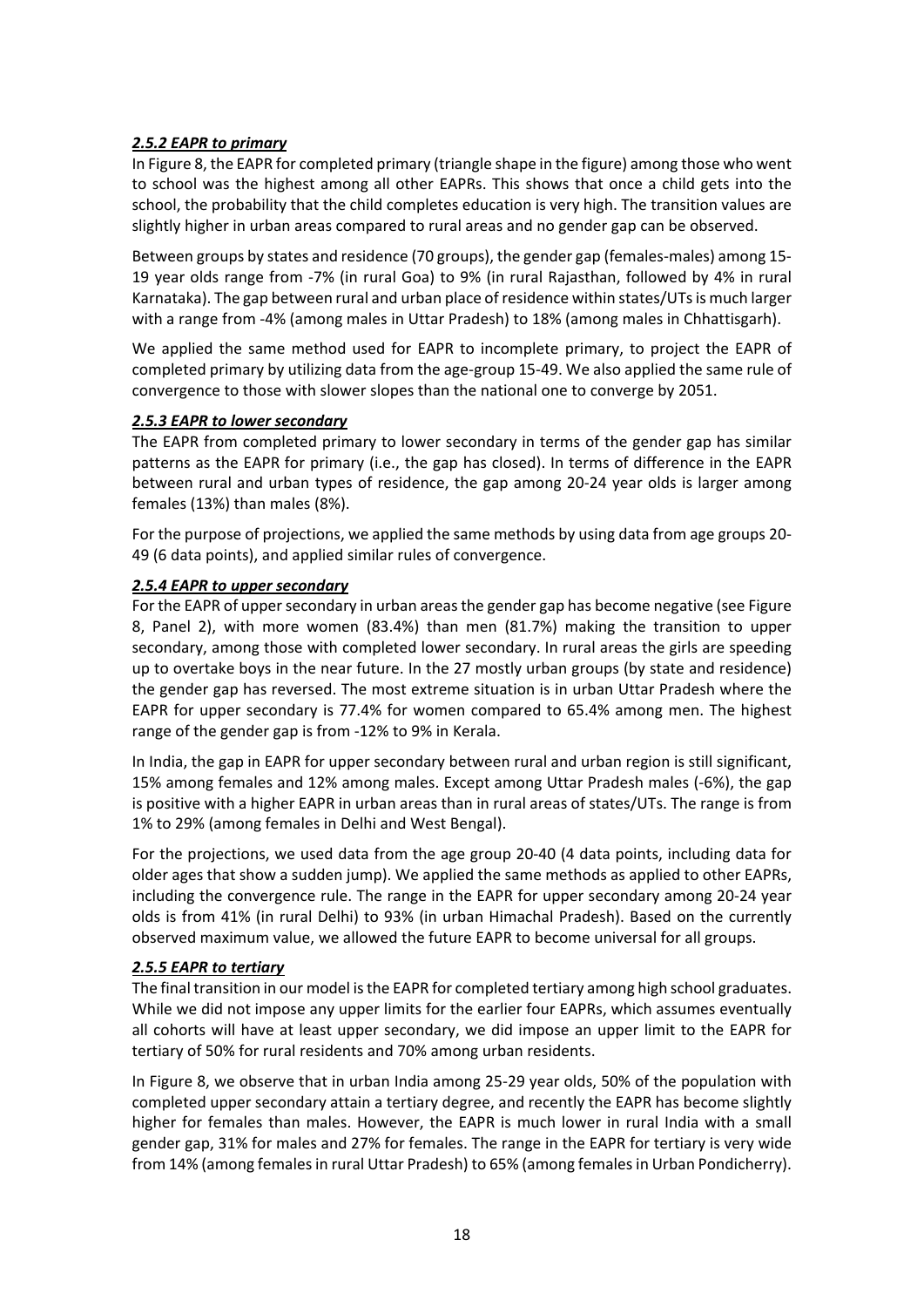Females living in urban areas are more likely to make the transition to tertiary. The highest value in a rural area is in Maharashtra with a 44% EAPR for tertiary.

Between the groups (by states/UTs and residence), the range in the gender gap among 25‐29 year olds is quite large, from ‐19% (in urban Manipur, followed by mostly urban regions) to 11% (in rural Himachal Pradesh, followed by 10% in urban Uttarakhand, and other mostly rural regions). The data shows a clear pattern, women residing in urban regions are more likely to complete tertiary than those living in rural regions.

The gap between urban and rural regions (urban minus rural) in the EAPR for tertiary is always positive, except among males in Uttar Pradesh (‐2%). The gap is very high among females, e.g., in Haryana the EAPR tertiary value is 61% in urban areas and less than half (30%) in rural areas. Such a situation is the reality in many states/UTs. However, the gap among males is also significant in many states/UTs, e.g., in Uttarakhand (26% in rural vs 51% in urban), Arunachal Pradesh<sup>4</sup> (49% in rural vs 28% in urban) and so on.

For the projection, we applied the same method and the convergence rule by using data for the age‐group 25‐49.

## **3 Multi‐State Demographic projection model (MS‐Dem)**

We used statistical software R in our calculation and have developed an R-package named Multi-**S**tate **D**emography. This package is capable of modeling population projections by age and sex and any combination of three more dimensions, namely, education and two sub-national dimension - rural/urban and/or states/UTs in case of India. The package was released in July 2017 in R-forge (https://r-forge.r-project.org/R/?group id=2281) and the first update was released in Jan 2018.

All of the calculations were done using the statistical program R, with which we developed a package called MSDem (**M**ulti‐**S**tate **D**emography). In order to give end‐users in the demographic community and local authorities (e.g., national statistical agencies) the opportunity to run their own projections, the package was made publicly available via the R‐ Forge platform in July 2017 (https://r‐forge.r‐project.org/R/?group\_id=2281). The current version (0.0.2.7) was released on 2018‐01‐12.

Our package is capable of running population projections by age (**A**) and sex (**G**) in any combination with three additional dimensions, namely education (**E**) and two sub‐national dimensions – residence (rural/urban) (**R**) and state (**S**) (UT in case of India). This results in eight possible models:

- $\bullet$  AG
- AGE, AGS, AGR
- **AGES, AGER, AGSR**
- AGESR

We cannot act on the assumption that our target audience is proficient in R programming, therefore we wanted to keep the model as simple as possible, but without losing too much flexibility at the same time. We realized that the crucial point is that the data comes in a standardized format, which we ensure by providing the users with the specific data files that need to be filled when they want to run a certain model. Then, only four steps (and three function calls) are needed to get the desired results: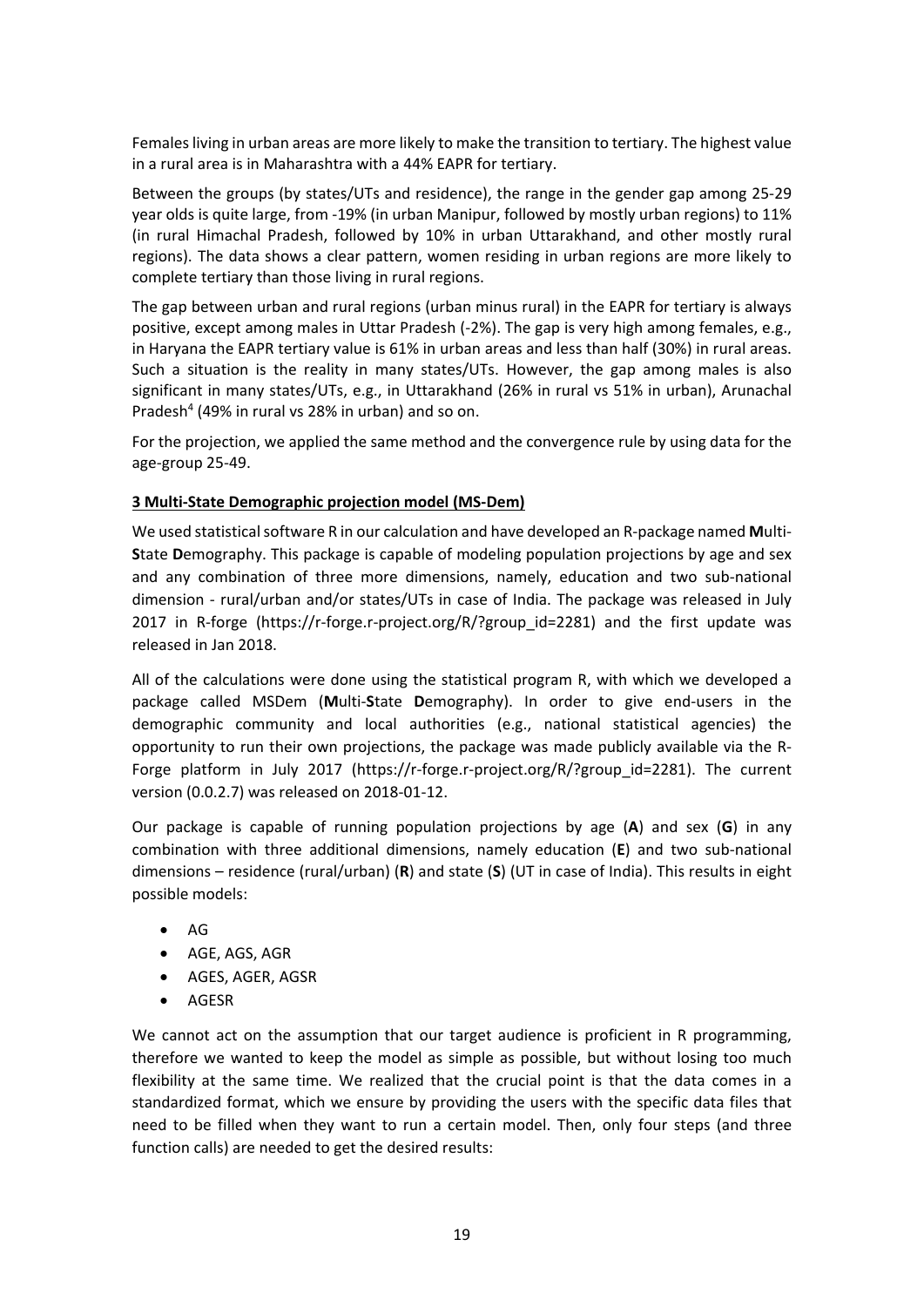- 1. Function state.space() helps the users generate empty data files for a given model
- 2. The users need to fill the empty files created in step 1 with the required data (migration numbers, fertility rates etc.)
- 3. Once all the data has been entered, the files are read and transformed to the required format in R
- 4. The simulation parameters (time horizon, reclassification assumptions etc.) are set and the simulation is run

The projection results are accessible from within R, but are saved locally as .csv-files, too. Users also have the possibility to request more detailed output. In this case, they get some standard tables and graphs that allow for a quick first glance at some of the main simulation results, e.g., the development of total population numbers, the number of deaths, the proportion of urban population etc. throughout the simulation horizon.

More detailed information about the entire process of running a population projection using MSDem can be found in the explanatory material that comes with our package.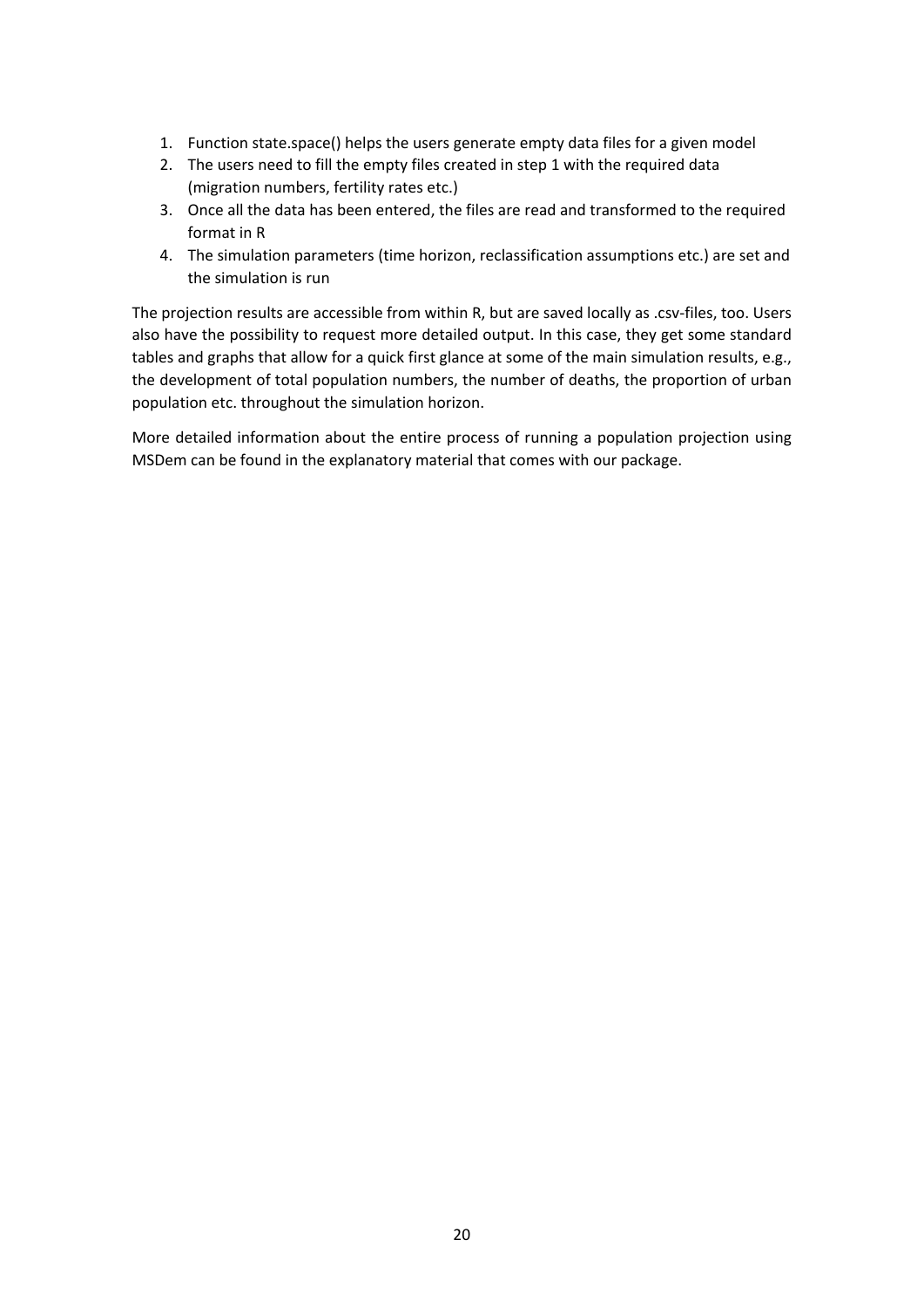#### **4 Results**

Table 1 Total population (in Millions) and proportion urban population (in %) in India and states/UTs, 2011‐2101, Medium Scenario (authors' calculations)

| <b>Region / state</b>     | <b>Population (in Millions)</b> |        |        | <b>Proportion Urban</b> |      |      |      |      |
|---------------------------|---------------------------------|--------|--------|-------------------------|------|------|------|------|
|                           | 2011                            | 2031   | 2051   | 2101                    | 2011 | 2031 | 2051 | 2101 |
| India                     | 1210.9                          | 1498.4 | 1671.1 | 1635.2                  | 0.31 | 0.4  | 0.45 | 0.5  |
| Andhra Pradesh            | 84.6                            | 96.6   | 102.1  | 92.6                    | 0.33 | 0.45 | 0.51 | 0.56 |
| Andaman & Nicobar Islands | 0.4                             | 0.5    | 0.7    | 0.8                     | 0.38 | 0.43 | 0.44 | 0.42 |
| Arunachal Pradesh*        | 1.4                             | 2.0    | 2.4    | 2.7                     | 0.23 | 0.29 | 0.32 | 0.33 |
| Assam                     | 31.2                            | 38.5   | 42.2   | 40.2                    | 0.14 | 0.2  | 0.24 | 0.28 |
| <b>Bihar</b>              | 104.1                           | 133.4  | 150.3  | 143.6                   | 0.11 | 0.13 | 0.14 | 0.15 |
| Chandigarh                | 1.1                             | 1.8    | 2.5    | 3.0                     | 0.97 | 0.98 | 0.98 | 0.99 |
| Chhattisgarh              | 25.6                            | 31.4   | 35.1   | 35.6                    | 0.23 | 0.27 | 0.31 | 0.35 |
| Daman & Diu               | 0.2                             | 0.5    | 0.7    | 0.9                     | 0.75 | 0.71 | 0.74 | 0.78 |
| Nct Of Delhi              | 16.8                            | 27.2   | 38.1   | 50.4                    | 0.98 | 0.99 | 0.99 | 0.99 |
| Dadra & Nagar Haveli      | 0.3                             | 0.6    | 0.7    | 0.8                     | 0.47 | 0.96 | 0.97 | 0.97 |
| Goa                       | 1.5                             | 1.9    | 2.4    | 2.8                     | 0.62 | 0.84 | 0.88 | 0.89 |
| Gujarat                   | 60.4                            | 76.0   | 85.9   | 87.5                    | 0.43 | 0.51 | 0.56 | 0.6  |
| Himachal Pradesh          | 6.9                             | 8.1    | 8.8    | 8.8                     | 0.1  | 0.18 | 0.2  | 0.21 |
| Haryana                   | 25.4                            | 34.5   | 43.2   | 52.0                    | 0.35 | 0.4  | 0.43 | 0.47 |
| Jharkhand                 | 33.0                            | 41.8   | 47.3   | 45.3                    | 0.24 | 0.32 | 0.37 | 0.44 |
| Jammu & Kashmir           | 12.5                            | 15.0   | 16.3   | 14.2                    | 0.27 | 0.36 | 0.43 | 0.53 |
| Karnataka                 | 61.1                            | 72.0   | 78.4   | 76.7                    | 0.39 | 0.47 | 0.52 | 0.57 |
| Kerala                    | 33.4                            | 36.7   | 35.7   | 26.6                    | 0.48 | 0.84 | 0.91 | 0.94 |
| Lakshadweep               | 0.1                             | 0.1    | 0.2    | 0.2                     | 0.78 | 0.9  | 0.87 | 0.88 |
| Maharashtra               | 112.4                           | 142.5  | 167.7  | 187.7                   | 0.45 | 0.52 | 0.57 | 0.61 |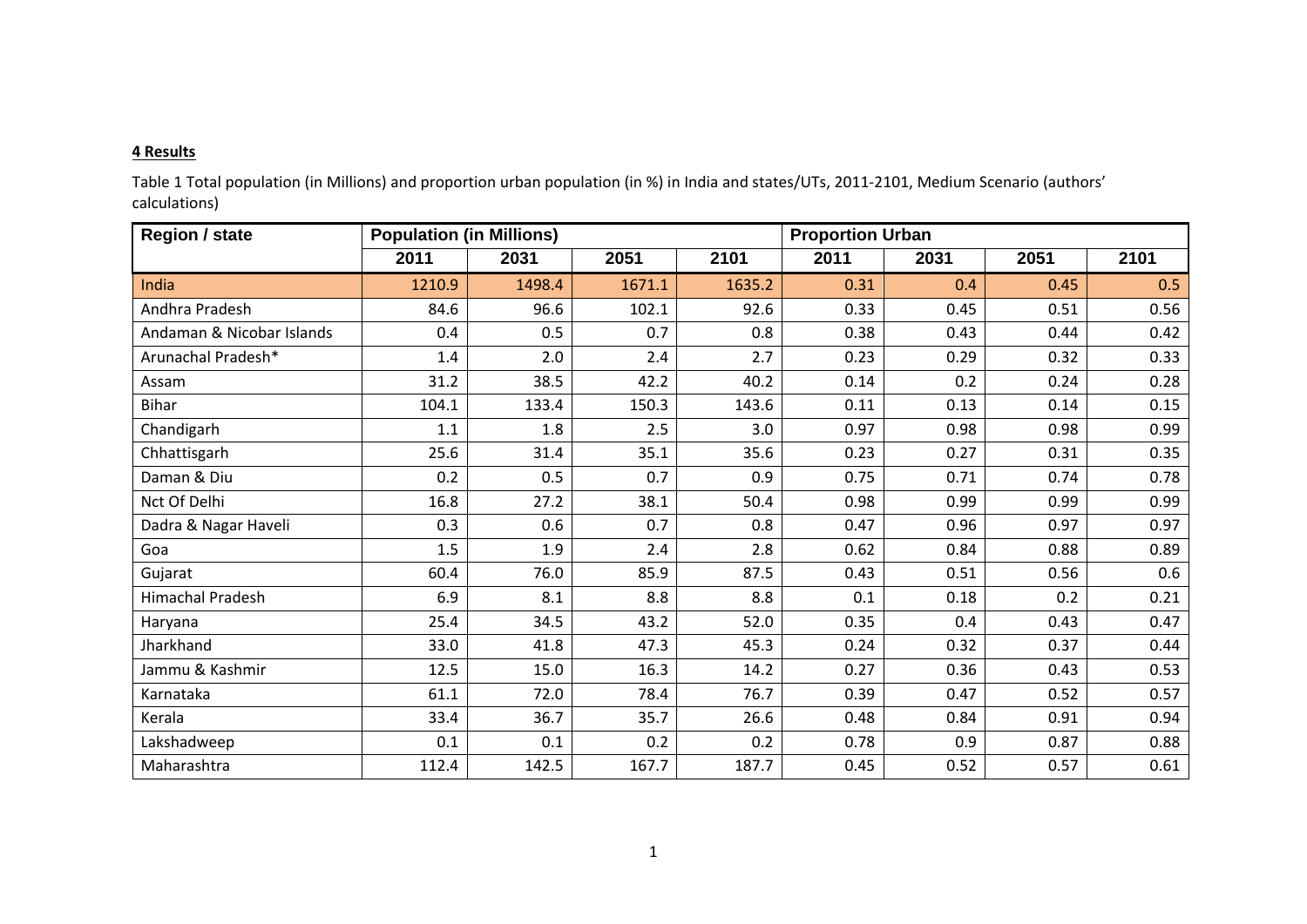| <b>Region / state</b> | <b>Population (in Millions)</b> |       |       |       | <b>Proportion Urban</b> |      |      |      |
|-----------------------|---------------------------------|-------|-------|-------|-------------------------|------|------|------|
|                       | 2011                            | 2031  | 2051  | 2101  | 2011                    | 2031 | 2051 | 2101 |
| Meghalaya             | 3.0                             | 3.8   | 4.3   | 4.0   | 0.2                     | 0.26 | 0.3  | 0.34 |
| Manipur               | 2.9                             | 3.2   | 3.2   | 2.0   | 0.29                    | 0.45 | 0.56 | 0.72 |
| Madhya Pradesh        | 72.6                            | 93.1  | 106.8 | 110.8 | 0.28                    | 0.35 | 0.41 | 0.46 |
| Mizoram               | 1.1                             | 1.3   | 1.4   | 1.1   | 0.52                    | 0.61 | 0.67 | 0.73 |
| Nagaland              | 2.0                             | 2.3   | 2.5   | 2.0   | 0.29                    | 0.38 | 0.44 | 0.52 |
| Odisha                | 42.0                            | 48.5  | 51.7  | 48.8  | 0.17                    | 0.23 | 0.28 | 0.31 |
| Punjab                | 27.7                            | 33.7  | 38.3  | 40.5  | 0.38                    | 0.55 | 0.64 | 0.69 |
| Puducherry            | 1.3                             | 1.7   | 2.1   | 2.4   | 0.68                    | 0.74 | 0.78 | 0.81 |
| Rajasthan             | 68.6                            | 89.9  | 104.1 | 108.9 | 0.25                    | 0.3  | 0.34 | 0.37 |
| Sikkim                | 0.6                             | 0.8   | 0.9   | 0.9   | 0.25                    | 0.25 | 0.25 | 0.26 |
| Tamil Nadu            | 72.2                            | 81.3  | 84.7  | 75.4  | 0.48                    | 0.58 | 0.65 | 0.71 |
| <b>Tripura</b>        | 3.7                             | 4.2   | 4.3   | 2.8   | 0.26                    | 0.46 | 0.57 | 0.68 |
| <b>Uttar Pradesh</b>  | 199.8                           | 256.1 | 284.6 | 262.9 | 0.22                    | 0.31 | 0.37 | 0.44 |
| Uttarakhand           | 10.1                            | 13.0  | 15.6  | 17.2  | 0.3                     | 0.36 | 0.41 | 0.44 |
| West Bengal           | 91.3                            | 104.4 | 106.2 | 83.3  | 0.32                    | 0.47 | 0.56 | 0.66 |

\* A part of Arunachal Pradesh is claimed by both India and China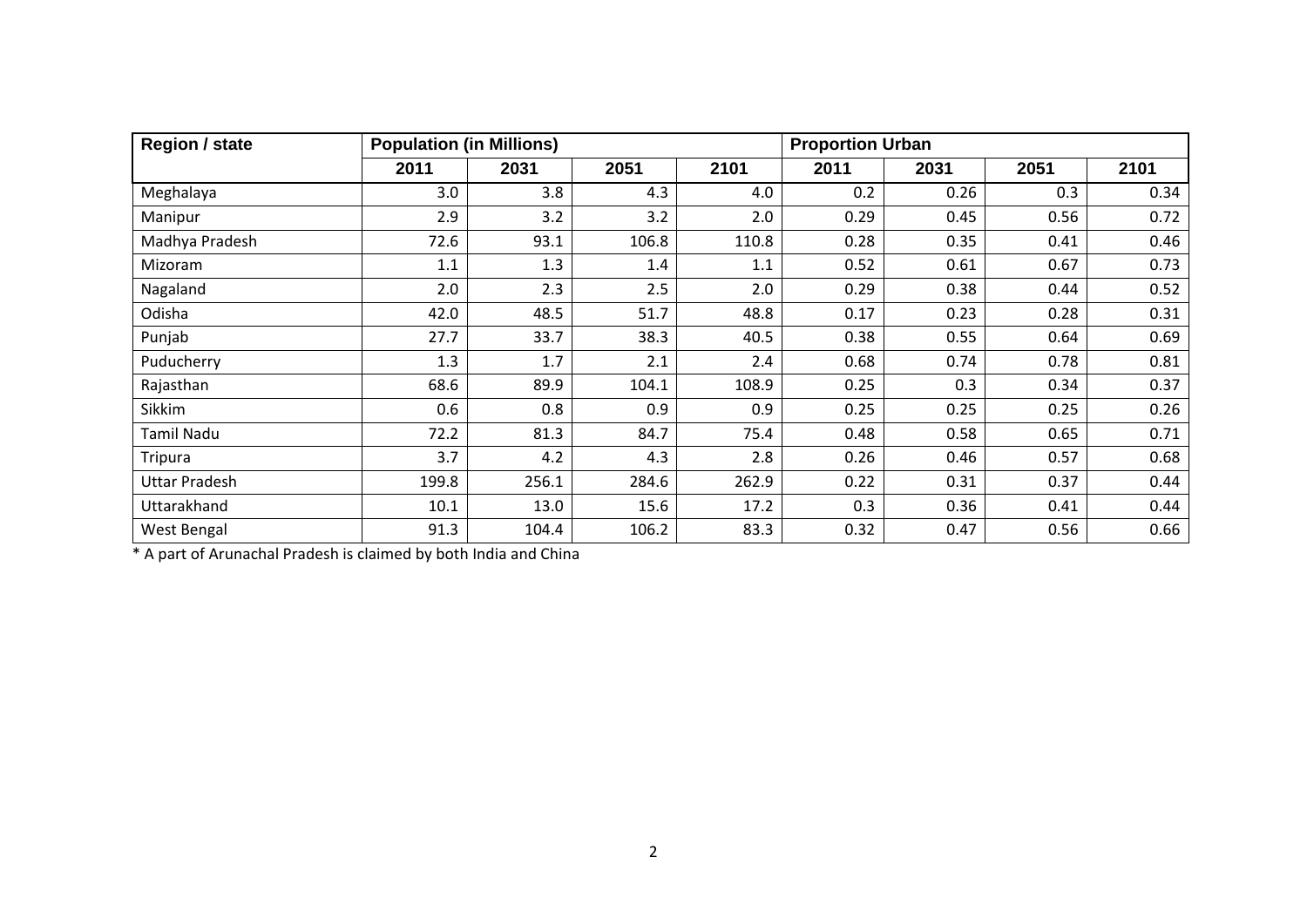| <b>Region / state</b>     | <b>Total</b> |      |      |      | <b>Rural</b>   |                |                |                |  |
|---------------------------|--------------|------|------|------|----------------|----------------|----------------|----------------|--|
|                           | 2011         | 2031 | 2051 | 2096 | 2011           | 2031           | 2051           | 2096           |  |
| India                     | 2.37         | 1.88 | 1.8  | 1.85 | 2.63           | 2.04           | 1.92           | 1.98           |  |
| Andhra Pradesh            | 1.77         | 1.67 | 1.76 | 1.89 | 1.83           | 1.73           | 1.85           | 2.06           |  |
| Andaman & Nicobar Islands | 1.6          | 1.58 | 1.68 | 1.84 | 1.65           | 1.66           | 1.76           | 1.9            |  |
| Arunachal Pradesh*        | 1.86         | 1.48 | 1.47 | 1.65 | 2.07           | 1.62           | 1.61           | 1.82           |  |
| Assam                     | 2.53         | 1.96 | 1.9  | 2.04 | 2.7            | 2.07           | $\overline{2}$ | 2.14           |  |
| <b>Bihar</b>              | 3.41         | 2.13 | 1.92 | 1.89 | 3.55           | 2.18           | 1.96           | 1.93           |  |
| Chandigarh                | 1.62         | 1.48 | 1.51 | 1.68 | 2.25           | $\overline{2}$ | 2.01           | 2.02           |  |
| Chhattisgarh              | 2.6          | 2.04 | 1.94 | 1.94 | 2.87           | 2.15           | 2.02           | 2.04           |  |
| Daman & Diu               | 1.94         | 1.77 | 1.78 | 1.81 | 2.09           | 1.92           | 1.98           | 2.07           |  |
| Nct Of Delhi              | 1.7          | 1.53 | 1.56 | 1.71 | 1.91           | 1.92           | 1.97           | $\overline{2}$ |  |
| Dadra & Nagar Haveli      | 2.69         | 1.83 | 1.68 | 1.7  | 2.84           | 2.02           | 1.94           | <b>NA</b>      |  |
| Goa                       | 1.45         | 1.35 | 1.41 | 1.58 | 1.42           | 1.31           | 1.37           | 1.57           |  |
| Gujarat                   | 2.3          | 1.78 | 1.75 | 1.84 | 2.55           | 1.88           | 1.83           | 2.04           |  |
| <b>Himachal Pradesh</b>   | 1.75         | 1.7  | 1.77 | 1.85 | 1.81           | 1.78           | 1.84           | 1.89           |  |
| Haryana                   | 2.28         | 1.86 | 1.84 | 1.86 | 2.43           | 1.97           | 1.95           | 1.99           |  |
| Jharkhand                 | 2.71         | 1.96 | 1.84 | 1.85 | 2.98           | 2.1            | 1.94           | 1.99           |  |
| Jammu & Kashmir           | 1.91         | 1.56 | 1.58 | 1.75 | 2.09           | 1.66           | 1.68           | 1.88           |  |
| Karnataka                 | 1.85         | 1.71 | 1.78 | 1.88 | $\overline{2}$ | 1.79           | 1.89           | 2.05           |  |
| Kerala                    | 1.93         | 1.69 | 1.69 | 1.72 | 2.03           | 1.87           | 1.82           | 1.92           |  |
| Lakshadweep               | 1.43         | 1.3  | 1.37 | 1.55 | 1.63           | 1.45           | 1.52           | 1.74           |  |
| Maharashtra               | 1.9          | 1.71 | 1.73 | 1.82 | 2.13           | 1.84           | 1.81           | 1.88           |  |
| Meghalaya                 | 2.09         | 1.67 | 1.63 | 1.74 | 2.37           | 1.84           | 1.82           | 1.95           |  |
| Manipur                   | 1.34         | 1.26 | 1.31 | 1.5  | 1.37           | 1.27           | 1.32           | 1.57           |  |
| Madhya Pradesh            | 2.82         | 2.04 | 1.88 | 1.87 | 3.18           | 2.21           | 1.98           | 1.98           |  |

Table 2 Total Fertility Rates in India and states/UTs, 2011‐2101 Medium Scenario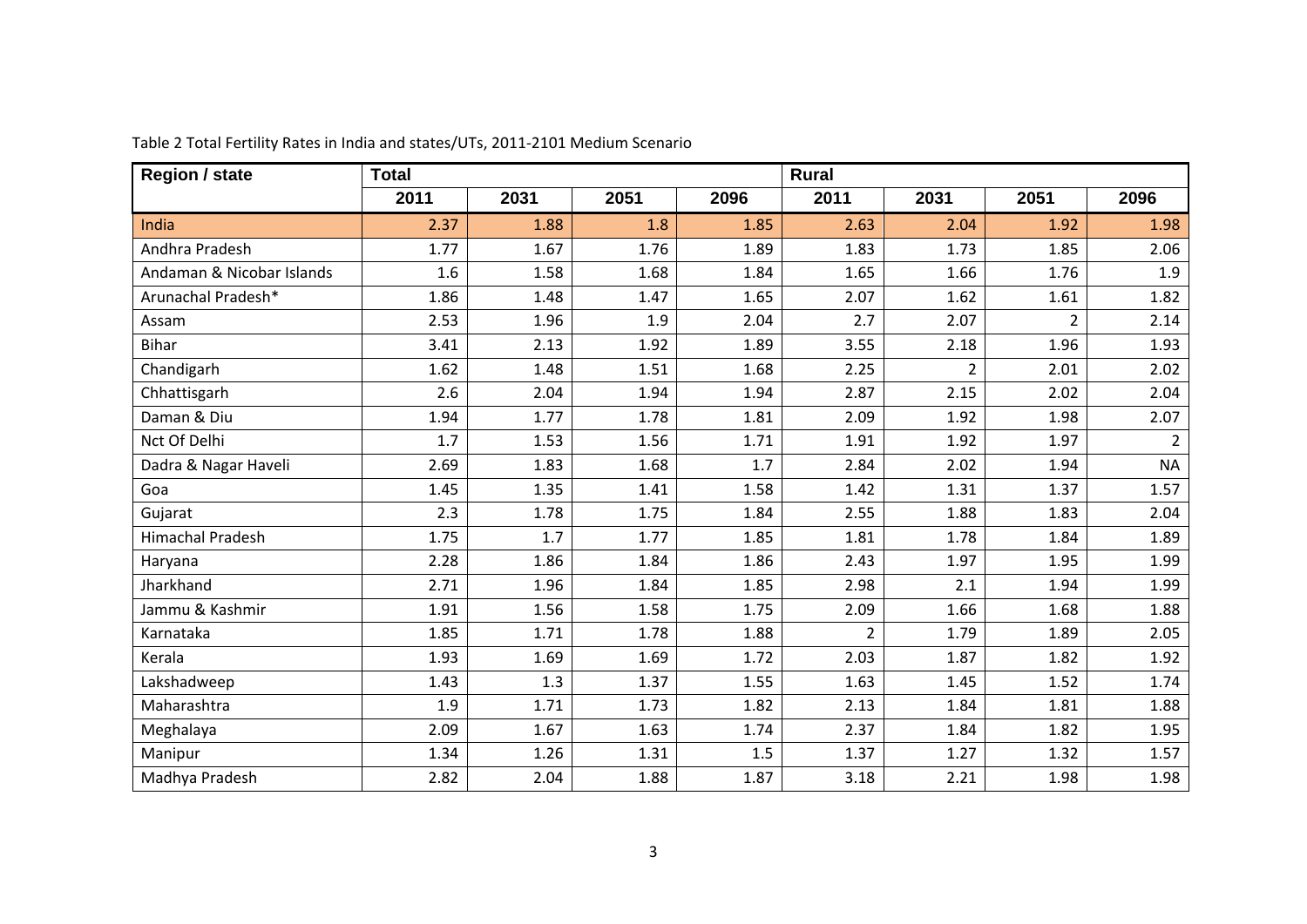| <b>Region / state</b> | <b>Total</b> |      |      |      | <b>Rural</b> |      |                |                |
|-----------------------|--------------|------|------|------|--------------|------|----------------|----------------|
|                       | 2011         | 2031 | 2051 | 2096 | 2011         | 2031 | 2051           | 2096           |
| Mizoram               | 1.46         | 1.29 | 1.28 | 1.42 | 1.93         | 1.61 | 1.58           | 1.76           |
| Nagaland              | 1.48         | 1.34 | 1.35 | 1.52 | 1.51         | 1.33 | 1.3            | 1.48           |
| Odisha                | 2.13         | 1.83 | 1.86 | 1.93 | 2.28         | 1.94 | 1.98           | 2.01           |
| Punjab                | 1.71         | 1.64 | 1.69 | 1.78 | 1.73         | 1.71 | 1.83           | 2.04           |
| Puducherry            | 1.81         | 1.65 | 1.67 | 1.71 | 1.97         | 1.83 | 1.91           | 1.93           |
| Rajasthan             | 2.89         | 2.03 | 1.9  | 1.89 | 3.11         | 2.16 | $\overline{2}$ | $\overline{2}$ |
| Sikkim                | 1.53         | 1.43 | 1.44 | 1.66 | 1.55         | 1.45 | 1.46           | 1.7            |
| <b>Tamil Nadu</b>     | 1.81         | 1.77 | 1.8  | 1.81 | 1.88         | 1.88 | 1.96           | $\overline{2}$ |
| Tripura               | 1.38         | 1.22 | 1.22 | 1.41 | 1.47         | 1.32 | 1.35           | 1.6            |
| <b>Uttar Pradesh</b>  | 3.23         | 2.17 | 1.86 | 1.85 | 3.45         | 2.34 | 1.96           | 1.96           |
| Uttarakhand           | 2.11         | 1.83 | 1.84 | 1.86 | 2.24         | 1.92 | 1.94           | 1.96           |
| West Bengal           | 1.73         | 1.5  | 1.5  | 1.67 | 1.92         | 1.68 | 1.75           | 2.03           |

Note: TFR is calculated using the births and population from the projection results; \* A part of Arunachal Pradesh is claimed by both India and China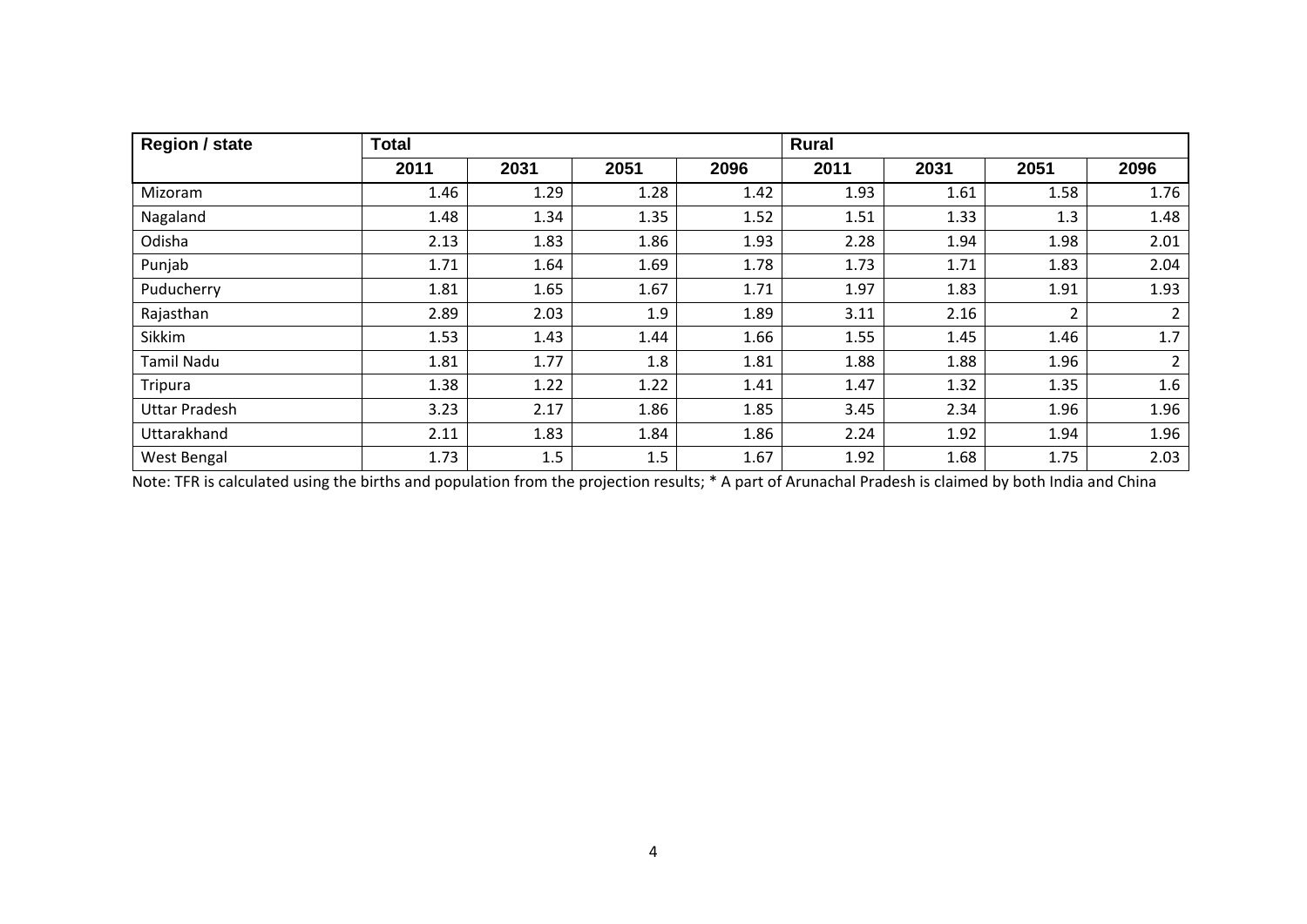| <b>Region / state</b>     | Proportion with at least low sec (20-39 years old) |      |      |      | Proportion with at least upp sec (25-39 years<br>old) |      |      |      |
|---------------------------|----------------------------------------------------|------|------|------|-------------------------------------------------------|------|------|------|
|                           | 2011                                               | 2031 | 2051 | 2101 | 2011                                                  | 2031 | 2051 | 2101 |
| India                     | 0.51                                               | 0.74 | 0.88 | 0.97 | 0.34                                                  | 0.55 | 0.73 | 0.9  |
| Andhra Pradesh            | 0.45                                               | 0.77 | 0.91 | 0.98 | 0.35                                                  | 0.69 | 0.85 | 0.96 |
| Andaman & Nicobar Islands | 0.69                                               | 0.82 | 0.92 | 0.98 | 0.42                                                  | 0.61 | 0.76 | 0.91 |
| Arunachal Pradesh*        | 0.48                                               | 0.71 | 0.86 | 0.97 | 0.31                                                  | 0.53 | 0.72 | 0.91 |
| Assam                     | 0.47                                               | 0.67 | 0.84 | 0.96 | 0.27                                                  | 0.42 | 0.64 | 0.87 |
| <b>Bihar</b>              | 0.36                                               | 0.63 | 0.84 | 0.96 | 0.24                                                  | 0.45 | 0.66 | 0.88 |
| Chandigarh                | 0.73                                               | 0.8  | 0.88 | 0.96 | 0.6                                                   | 0.66 | 0.77 | 0.88 |
| Chhattisgarh              | 0.47                                               | 0.73 | 0.88 | 0.97 | 0.26                                                  | 0.44 | 0.67 | 0.88 |
| Daman & Diu               | 0.64                                               | 0.73 | 0.86 | 0.96 | 0.47                                                  | 0.53 | 0.68 | 0.86 |
| Nct Of Delhi              | 0.71                                               | 0.78 | 0.88 | 0.96 | 0.57                                                  | 0.63 | 0.74 | 0.87 |
| Dadra & Nagar Haveli      | 0.54                                               | 0.74 | 0.87 | 0.96 | 0.4                                                   | 0.55 | 0.7  | 0.86 |
| Goa                       | 0.71                                               | 0.83 | 0.9  | 0.97 | 0.56                                                  | 0.69 | 0.78 | 0.88 |
| Gujarat                   | 0.49                                               | 0.71 | 0.86 | 0.96 | 0.34                                                  | 0.5  | 0.68 | 0.88 |
| <b>Himachal Pradesh</b>   | 0.73                                               | 0.88 | 0.95 | 0.99 | 0.56                                                  | 0.79 | 0.89 | 0.96 |
| Haryana                   | 0.61                                               | 0.78 | 0.89 | 0.97 | 0.45                                                  | 0.65 | 0.8  | 0.93 |
| Jharkhand                 | 0.42                                               | 0.68 | 0.86 | 0.96 | 0.27                                                  | 0.5  | 0.7  | 0.9  |
| Jammu & Kashmir           | 0.61                                               | 0.84 | 0.94 | 0.99 | 0.39                                                  | 0.65 | 0.82 | 0.96 |
| Karnataka                 | 0.54                                               | 0.79 | 0.91 | 0.98 | 0.41                                                  | 0.66 | 0.8  | 0.9  |
| Kerala                    | 0.82                                               | 0.93 | 0.97 | 0.99 | 0.58                                                  | 0.83 | 0.94 | 0.99 |
| Lakshadweep               | 0.68                                               | 0.89 | 0.95 | 0.99 | 0.37                                                  | 0.73 | 0.87 | 0.96 |
| Maharashtra               | 0.63                                               | 0.82 | 0.91 | 0.98 | 0.46                                                  | 0.63 | 0.76 | 0.89 |
| Meghalaya                 | 0.41                                               | 0.64 | 0.85 | 0.96 | 0.24                                                  | 0.42 | 0.66 | 0.87 |

Table 3 Proportion of population aged 20 to 39 years with at least lower secondary education (in %) and proportion of population aged 20 to 39 years with at least upper secondary education (in %) in India and states/UTs, 2011‐2101 Medium Scenario (authors' calculations)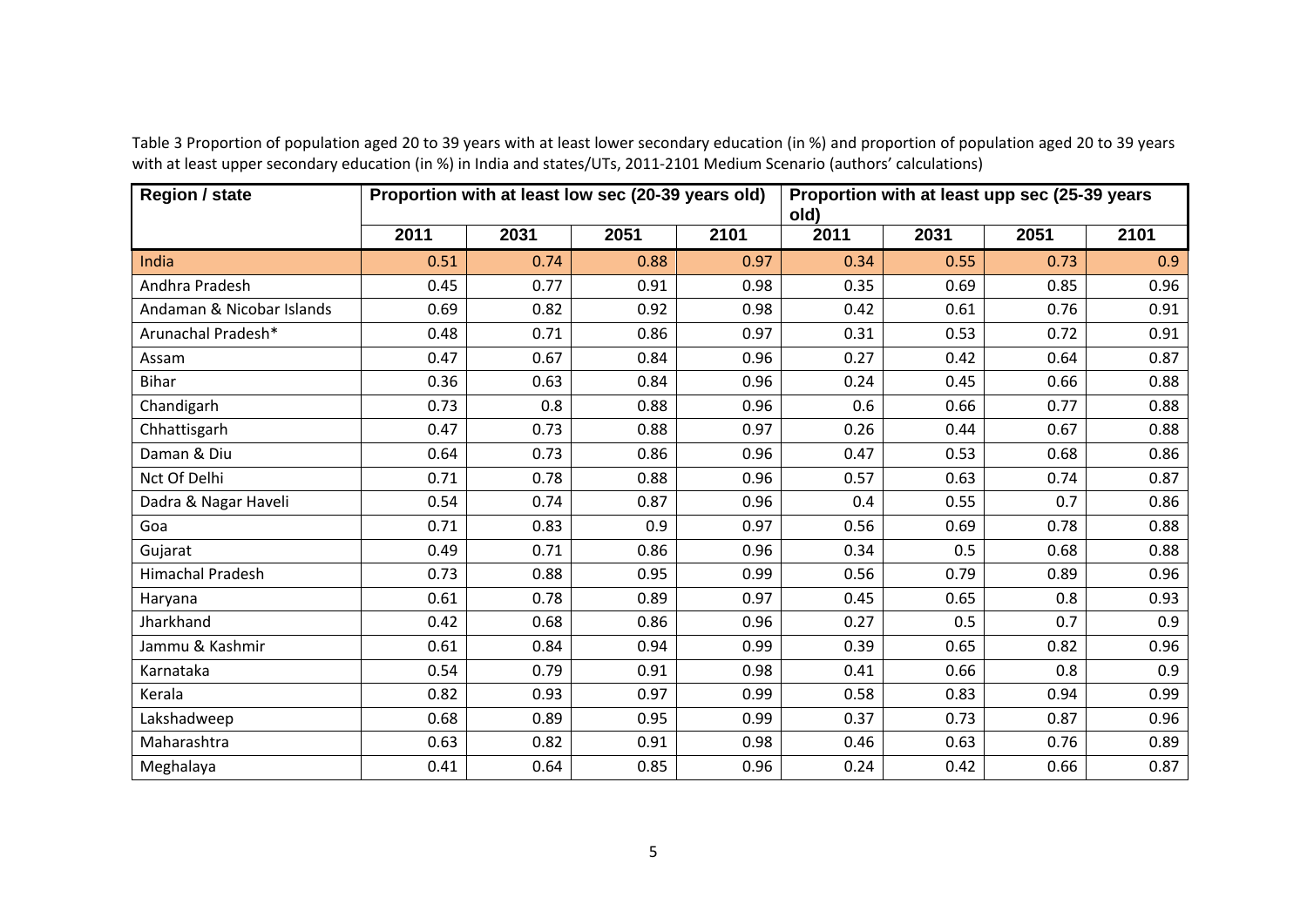| <b>Region / state</b> | Proportion with at least low sec (20-39 years old) |      |      |      | Proportion with at least upp sec (25-39 years<br>old) |      |      |      |  |
|-----------------------|----------------------------------------------------|------|------|------|-------------------------------------------------------|------|------|------|--|
|                       | 2011                                               | 2031 | 2051 | 2101 | 2011                                                  | 2031 | 2051 | 2101 |  |
| Manipur               | 0.68                                               | 0.82 | 0.91 | 0.97 | 0.47                                                  | 0.59 | 0.74 | 0.89 |  |
| Madhya Pradesh        | 0.43                                               | 0.71 | 0.86 | 0.96 | 0.25                                                  | 0.45 | 0.67 | 0.87 |  |
| Mizoram               | 0.6                                                | 0.75 | 0.87 | 0.96 | 0.32                                                  | 0.5  | 0.7  | 0.88 |  |
| Nagaland              | 0.56                                               | 0.71 | 0.86 | 0.97 | 0.33                                                  | 0.51 | 0.7  | 0.89 |  |
| Odisha                | 0.47                                               | 0.74 | 0.89 | 0.98 | 0.28                                                  | 0.44 | 0.66 | 0.89 |  |
| Punjab                | 0.64                                               | 0.8  | 0.89 | 0.97 | 0.49                                                  | 0.66 | 0.78 | 0.9  |  |
| Puducherry            | 0.76                                               | 0.91 | 0.97 | 0.99 | 0.56                                                  | 0.81 | 0.92 | 0.99 |  |
| Rajasthan             | 0.42                                               | 0.68 | 0.86 | 0.96 | 0.24                                                  | 0.47 | 0.69 | 0.9  |  |
| Sikkim                | 0.5                                                | 0.65 | 0.84 | 0.96 | 0.35                                                  | 0.48 | 0.69 | 0.9  |  |
| Tamil Nadu            | 0.64                                               | 0.89 | 0.96 | 1    | 0.43                                                  | 0.74 | 0.89 | 0.98 |  |
| Tripura               | 0.5                                                | 0.7  | 0.86 | 0.96 | 0.26                                                  | 0.46 | 0.69 | 0.89 |  |
| Uttar Pradesh         | 0.48                                               | 0.73 | 0.86 | 0.96 | 0.29                                                  | 0.53 | 0.71 | 0.9  |  |
| Uttarakhand           | 0.66                                               | 0.83 | 0.91 | 0.98 | 0.45                                                  | 0.63 | 0.75 | 0.89 |  |
| West Bengal           | 0.43                                               | 0.64 | 0.84 | 0.96 | 0.25                                                  | 0.44 | 0.68 | 0.9  |  |

\* A part of Arunachal Pradesh is claimed by both India and China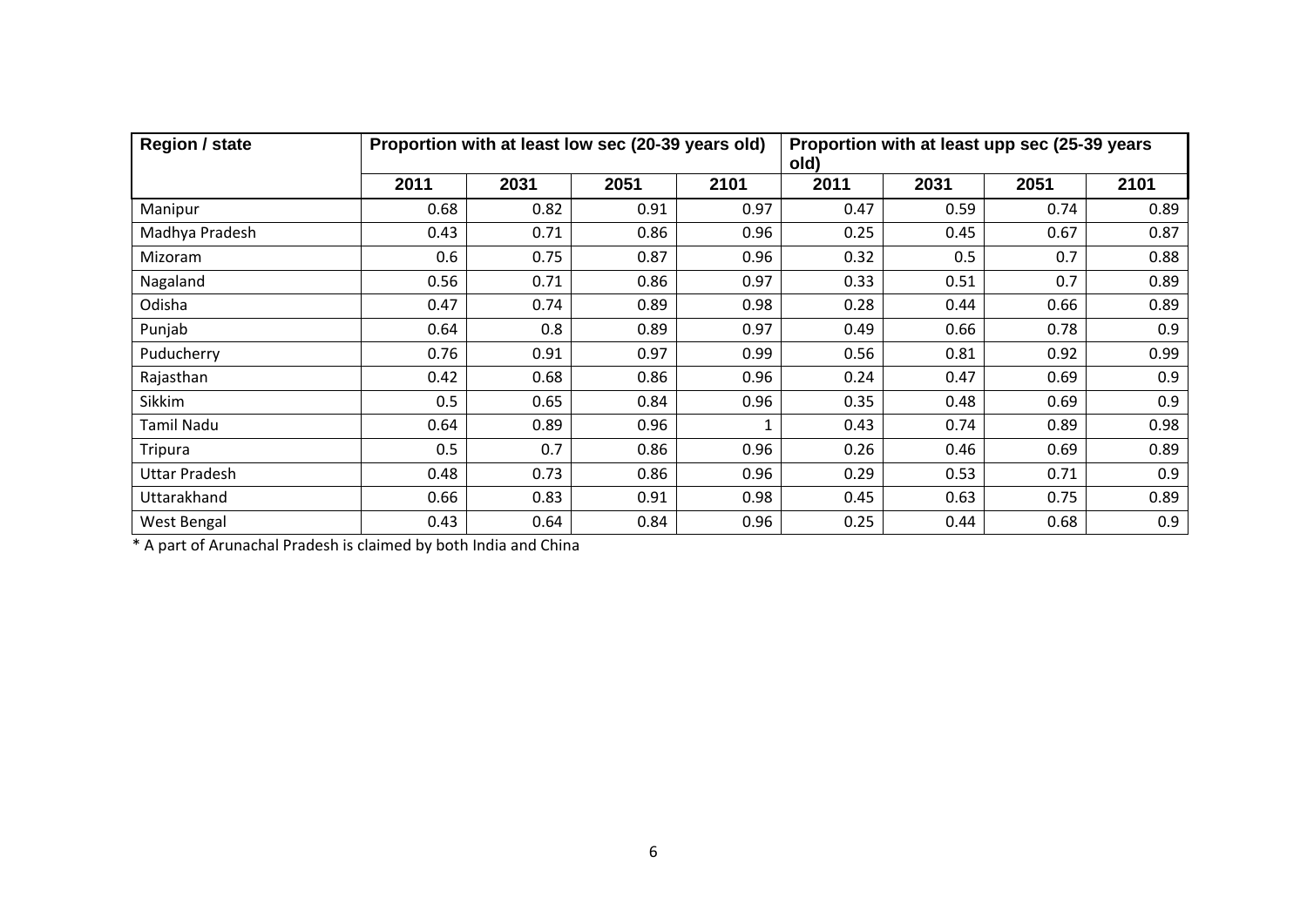#### **References**

- 1. Vaupel JW, Yashin AI (1985) Heterogeneity's ruses: Some surprising effects of selection on population dynamics. *Am Stat* 39(3):176–185.
- 2. Rogers A (1995) Population forecasting: Do simple models outperform complex models? *Math Popul Stud* 5(3):187–202.
- 3. Lee RD, Carter L, Tuljapurkar S (1995) Disaggregatton in population forecasting: Do we need it? And how to do it simply. *Math Popul Stud* 5(3):217–234.
- 4. Rogers A (1995) *Multiregional demography: Principles, methods and extensions* (Wiley, Chichester, UK).
- 5. Sanderson WC (1995) Predictability, complexity, and catastrophe in a collapsible model of population, development, and environmental interactions. *Math Popul Stud* 5(3):259–279.
- 6. Long JF (1995) Complexity, accuracy, and utility of official population projections. *Math Popul Stud* 5(3):203–216.
- 7. Lutz W, Goujon A, Doblhammer‐Reiter G (1998) Demographic dimensions in forecasting: Adding education to age and sex. *Popul Dev Rev* 24(Supplementary Issue: Frontiers of Population Forecasting):42–58.
- 8. Lutz W, KC S (2010) Dimensions of global population projections: what do we know about future population trends and structures? *Philos Trans R Soc B Biol Sci* 365(1554):2779– 2791.
- 9. Lutz W, Butz WP, KC S eds. (2014) *World Population and Human Capital in the Twenty‐First Century* (Oxford University Press, Oxford, UK) Available at: http://ukcatalogue.oup.com/product/9780198703167.do.
- 10. Lutz W (2017) Global Sustainable Development priorities 500 y after Luther: Sola schola et sanitate. *Proc Natl Acad Sci* 114(27):201702609.
- 11. Lutz W, Crespo Cuaresma J, Sanderson WC (2008) The demography of educational attainment and economic growth. *Science* 319(5866):1047–1048.
- 12. Census India (2011) *Census of India 2011. Provisional Population Totals. Urban Agglomerations and Cities* (Office of the Registrar General & Census Commissioner, India(RGI), Delhi, India).
- 13. ORGI (2014) *Sample Registration System Statistical Report 2013* (Delhi, India) Available at: http://www.censusindia.gov.in/vital\_statistics/SRS\_Reports\_2013.html.
- 14. United Nations (2015) *World Population Prospects. The 2015 Revision. Volume 1: Comprehensive Tables* (United Nations Population Division, New York).
- 15. WIC (2015) Wittgenstein Centre Data Explorer Version 1.2. Available at: www.wittgensteincentre.org/dataexplorer [Accessed March 18, 2015].